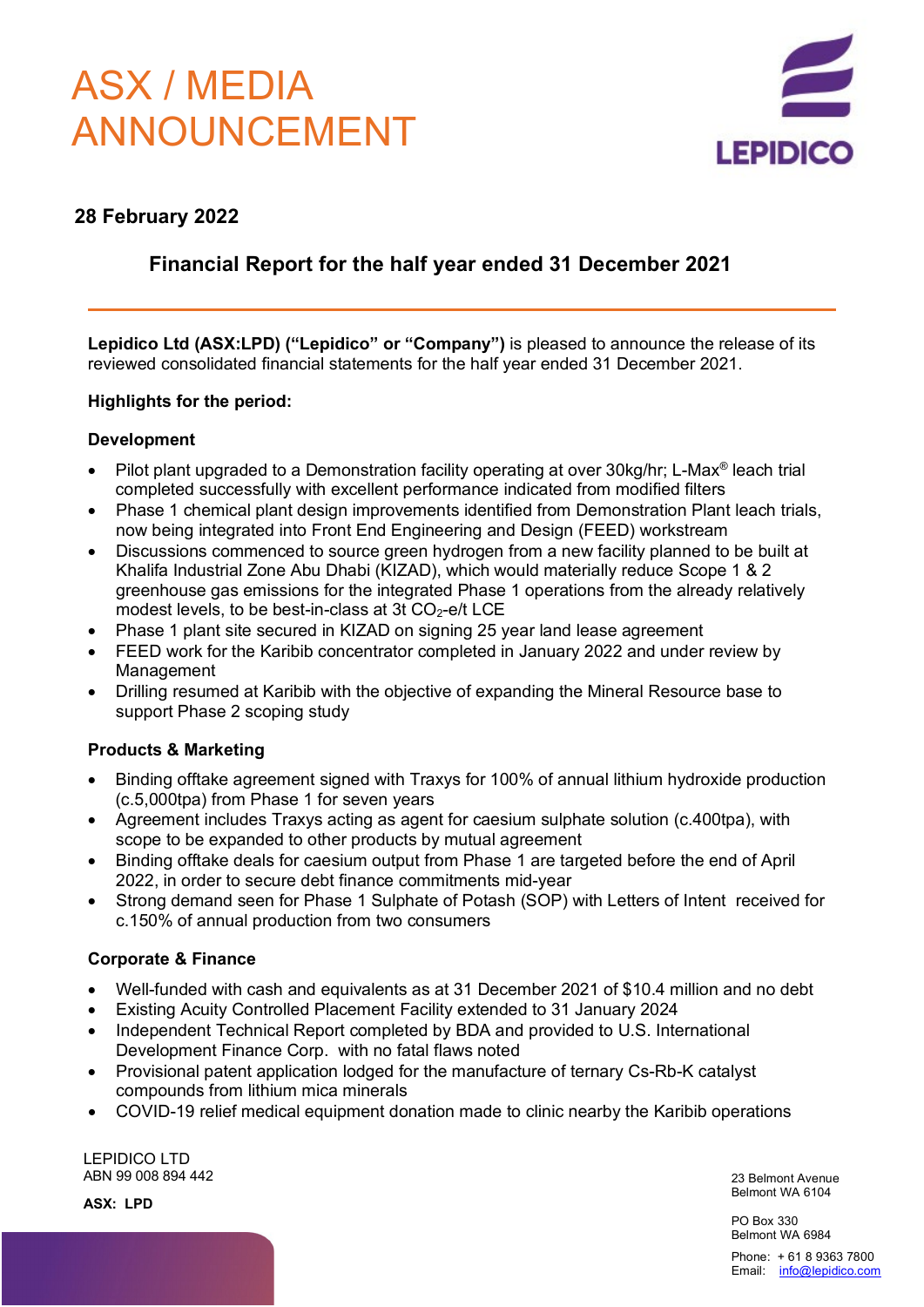#### **Further Information**

For further information, please contact *Joe Walsh Managing Director David Waterhouse Waterhouse IR*

*Lepidico Ltd Tel: +1 647 272 5347*

*Tel: +61(0)3 9670 5008*

**Email: [info@lepidico.com](mailto:info@lepidico.com) Website: [www.lepidico.com](http://www.lepidico.com/)**

#### **About Lepidico Ltd**

Lepidico is an innovative developer of sustainable lithium hydroxide and other critical minerals, and the global leader in lithium mica processing.

With a tech-focused, ESG-led business model that is pilot-proven, our first lithium production – from far less contested mineral sources – are due in 2023. The Phase 1 Project will provide a meaningful contribution to decarbonisation the world's alkali metals supply chains. We are also working to grow our business with our second project, Phase 2. Other businesses have already begun to licence our patent protected L-Max® and LOH-Max® technologies providing an avenue for royalty revenues.

For more information, [please visit our website.](https://www.lepidico.com/)

#### **Forward-looking Statements**

All statements other than statements of historical fact included in this release including, without limitation, statements regarding future plans and objectives of Lepidico, are forward-looking statements. Forward-looking statements can be identified by words such as "anticipate", "believe", "could", "estimate", "expect", "future", "intend", "may", "opportunity", "plan", "potential", "project", "seek", "will" and other similar words that involve risks and uncertainties. These statements are based on an assessment of present economic and operating conditions, and on a number of assumptions regarding future events and actions that are expected to take place. Such forward-looking statements are not guarantees of future performance and involve known and unknown risks, uncertainties, assumptions and other important factors, many of which are beyond the control of the Company, its directors and management of Lepidico that could cause Lepidico's actual results to differ materially from the results expressed or anticipated in these statements.

The Company cannot and does not give any assurance that the results, performance or achievements expressed or implied by the forwardlooking statements contained in this release will actually occur and investors are cautioned not to place any reliance on these forwardlooking statements. Lepidico does not undertake to update or revise forward-looking statements, or to publish prospective financial information in the future, regardless of whether new information, future events or any other factors affect the information contained in this release, except where required by applicable law and stock exchange listing requirements.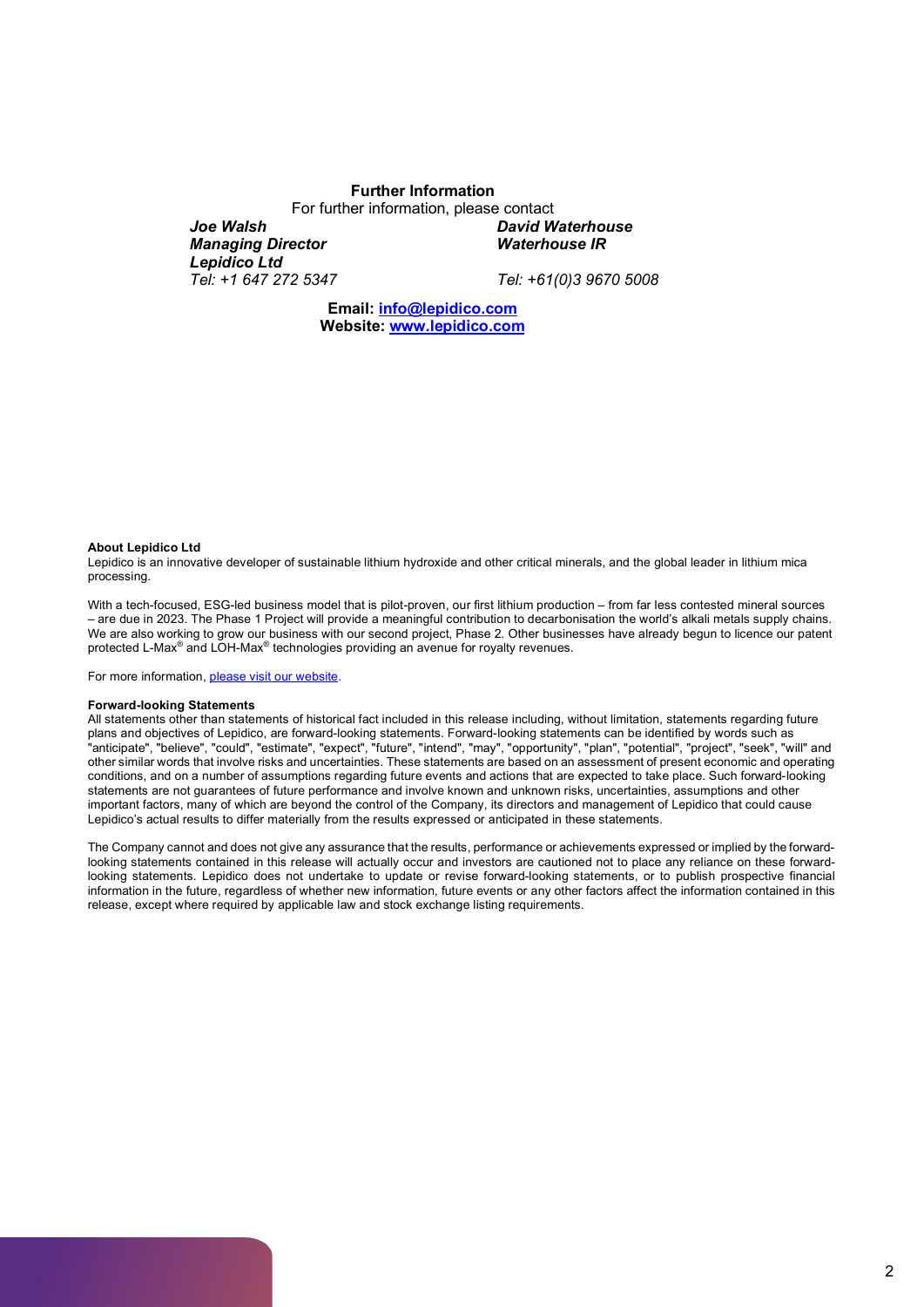

**LEPIDICO LTD ACN 008 894 442**

# **INTERIM FINANCIAL REPORT 31 DECEMBER 2021**

This interim financial report does not include all the notes of the type normally included in an annual financial report. Accordingly, this report is to be read in conjunction with the annual report for the year ended 30 June 2021 and any public announcements made by Lepidico Ltd during the interim reporting period in accordance with the continuous disclosure requirements of the *Corporations Act 2001.*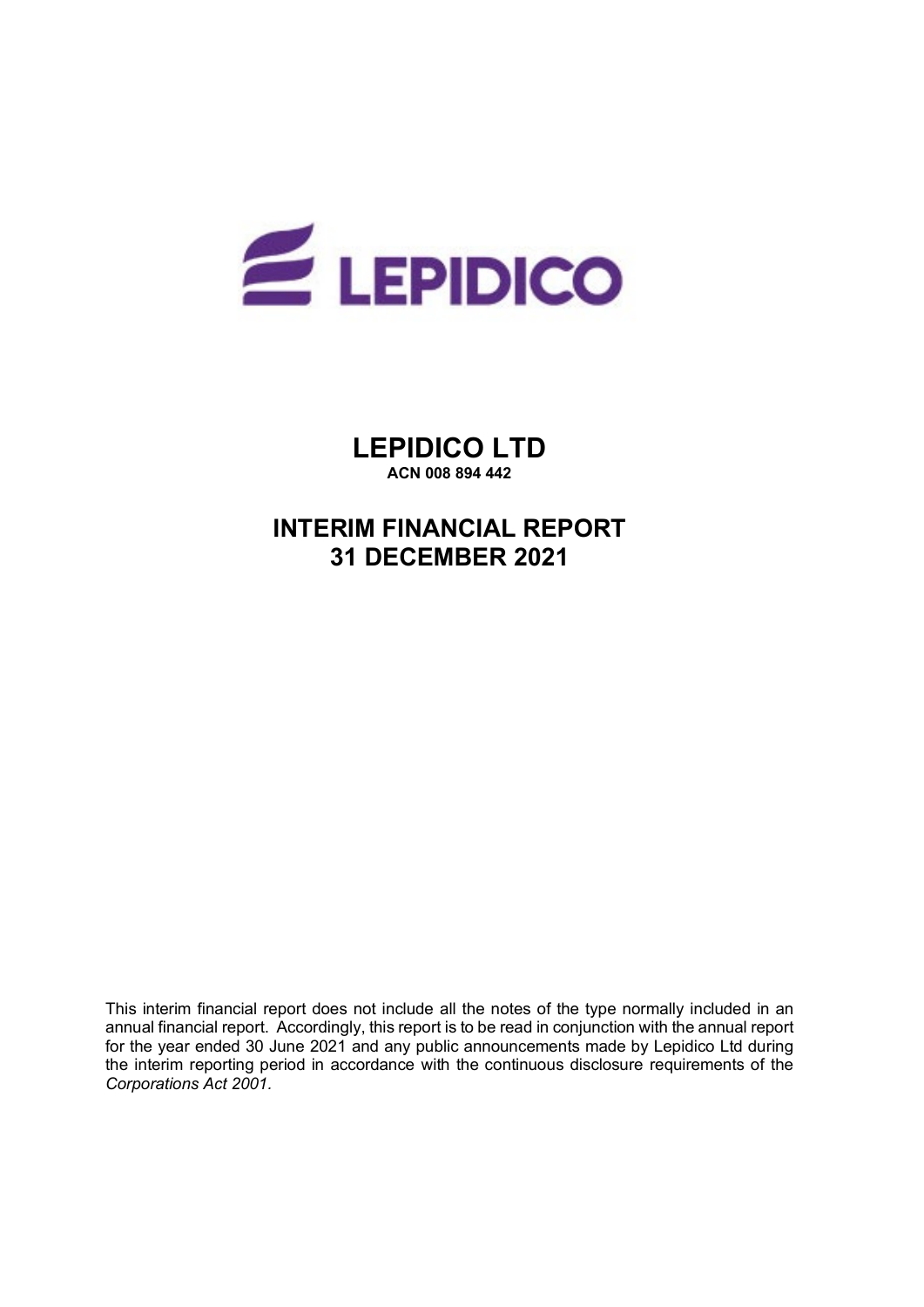

# **Table Of Contents**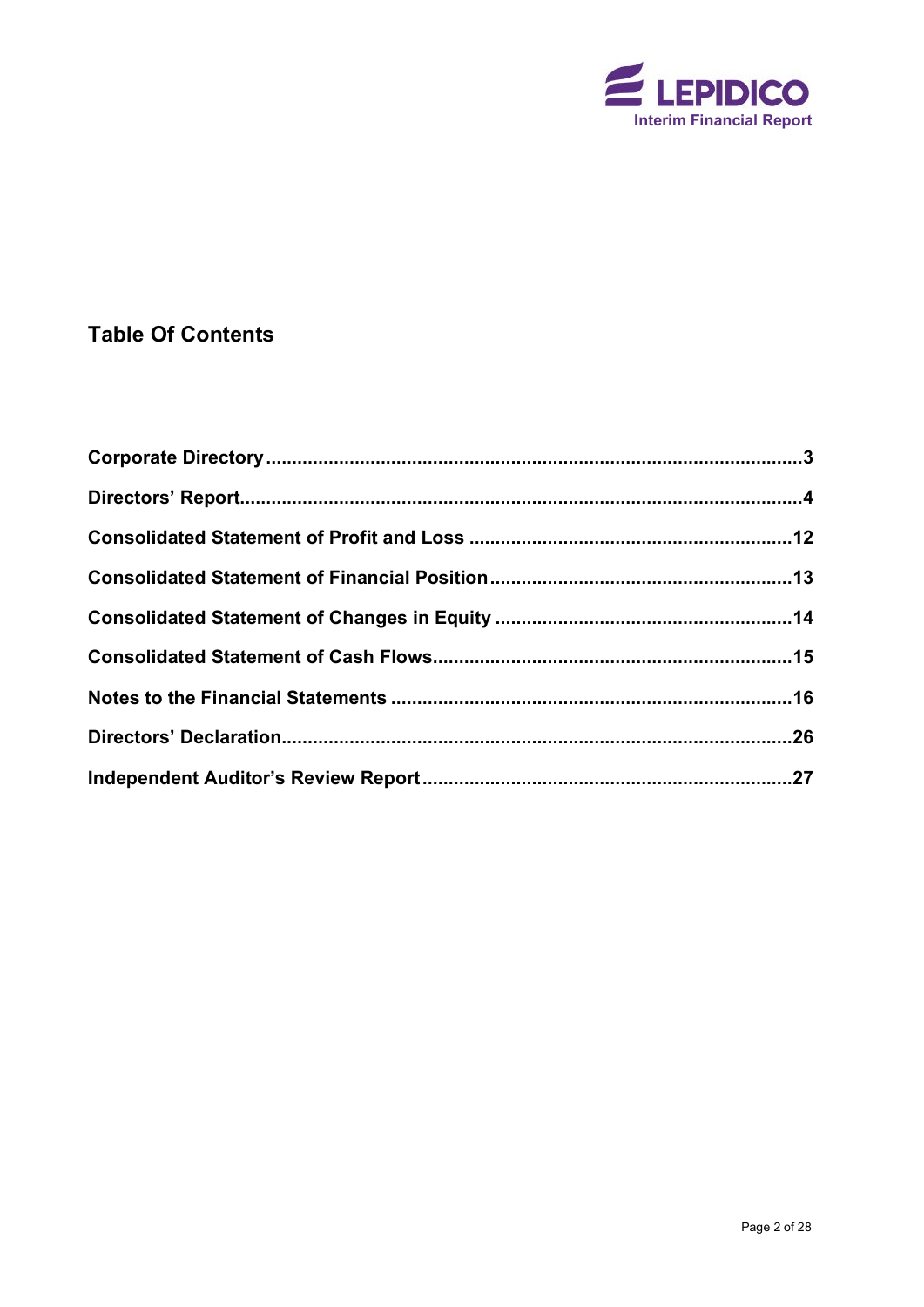

# <span id="page-4-0"></span>**Corporate Directory**

## **Directors**

Gary Johnson (Non-Executive Chair) Julian (Joe) Walsh (Managing Director) Mark Rodda (Non-Executive Director) Cynthia Thomas (Non-Executive Director)

**Joint Company Secretaries** Alex Neuling Shontel Norgate

### **Registered Office**

23 Belmont Avenue Belmont, WA, Australia, 6104

Telephone: (08) 9363 7800 Facsimile: (08) 9363 7801<br>Email: info@lepidico.co info@lepidico.com

# **Principal Place of Business**

23 Belmont Avenue Belmont, WA, Australia, 6104 PO Box 330 Belmont WA 6984

Website: [www.lepidico.com](http://www.lepidico.com/)

# **Country of Incorporation**

Australia

## **Auditors**

Moore Australia Audit (WA) Level 15, Exchange Tower 2 The Esplanade PERTH WA 6000

Telephone: (08) 9225 5355 Facsimile: (08) 9225 6181

# **Automic Group**

Automic Pty Ltd Level 5, 191 St Georges Terrace Perth WA 6000 GPO Box 5193 Sydney NSW 2001

Telephone: 1300 288 664 Email: [hello@automicgroup.com.au](mailto:hello@automicgroup.com.au)

#### **Home Exchange**

Australian Securities Exchange Limited Central Park, 152-158 St Georges Terrace, PERTH WA 6000

**ASX Code: LPD, LPDOB, LPDOC, LPDOD**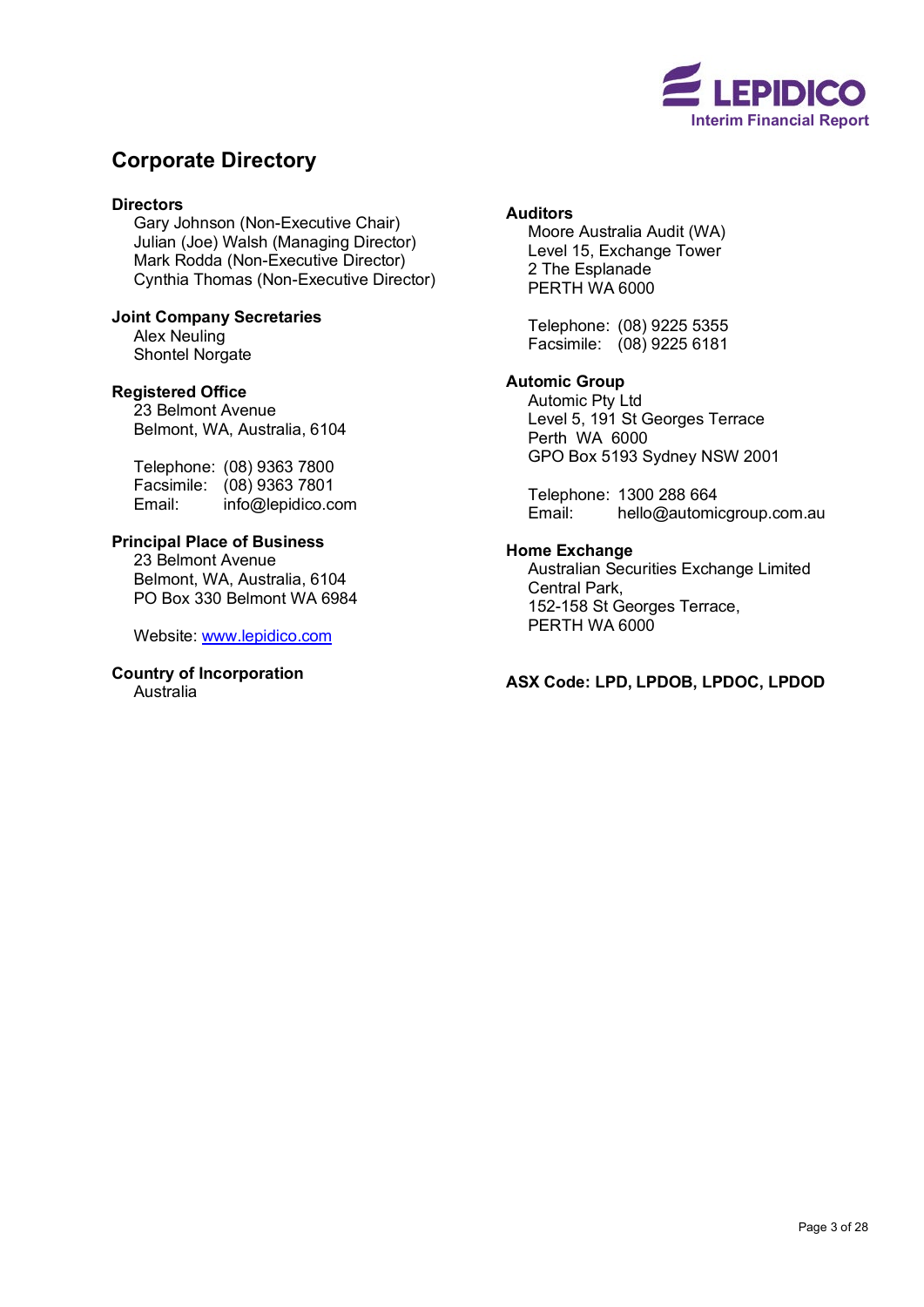

# <span id="page-5-0"></span>**Directors' Report**

The Directors of Lepidico Ltd ("Directors") present their report on the Consolidated Entity consisting of Lepidico Ltd ("Company" or "Lepidico") and the entities it controlled at the end of, or during, the half year ended 31 December 2021 ("Consolidated Entity" or "Group" or "Economic Entity").

# **DIRECTORS**

The names of the Directors in office and at any time during, or since the end of, the half year are:

| Mr Gary Johnson   | Non-executive Chairman   |
|-------------------|--------------------------|
| Mr Joe Walsh      | <b>Managing Director</b> |
| Mr Mark Rodda     | Non-executive Director   |
| Ms Cynthia Thomas | Non-executive Director   |

Directors have been in office since the start of the half year to the date of this report unless otherwise stated.

### **SUMMARY REVIEW OF OPERATIONS**

For the half year ending 31 December 2021 the Group recorded a net loss from operations of \$3,968,886 (31 December 2020: net profit of \$1,886,398) and a net cash outflow from operations of \$2,391,406 (31 December 2020: net cash inflow \$2,851,616).

The net assets of the Group decreased to \$74,598,320 at 31 December 2021 (30 June 2021: \$74,949,679).

### **PHASE 1 PROJECT DEVELOPMENT**

### **Chemical Conversion Plant (100%), Abu Dhabi**

The Musataha lease agreement was signed in early October 2021 with Abu Dhabi Ports (ADP), securing the 57,000m<sup>2</sup> site for the Phase 1 chemical plant for an initial term of 25 years. The site is located within Khalifa Industrial Zone Abu Dhabi (KIZAD), a major industrial free zone, which allows full foreign business ownership as well as tax exemptions on imports and exports. Under the Musataha Agreement the off-site infrastructure will be delivered by ADP (the parent company of KIZAD) to the site boundary, which will include natural gas, 11kV power, potable water, sewer services, access roads and drainage. Khalifa Port, the deep-water container terminal where concentrate from Walvis Bay, Namibia will be imported is just 15km by road from the plant site.

Following the signing of the Musataha, Lycopodium Minerals Pty (Lycopodium), the Company's EPCM contractor, started work with ADP to design the on-site infrastructure and tie-ins to all utilities with the general site layout approved by ADP. Site geo-technical work, which includes drilling and geophysical investigations started late December 2021 and is expected to be completed early in 2022.

The process design review for the chemical plant, a collaboration of Lepidico, Lycopodium and Strategic Metallurgy experts, was extended to accommodate improvement opportunities identified from the recent Demonstration Plant L-Max® leach trial. All equipment vendor data for the revised design criteria are expected to be received by end March 2022. Results from the LOH-Max® Demonstration Plant trial in February-March 2022 are expected to inform further opportunities for improved Phase 1 operability, with the control estimate and schedule expected to be finalised mid calendar year. Revised economics for the integrated Project will be compiled once Lycopodium has completed the control estimates for both the Phase 1 concentrator and chemical plant.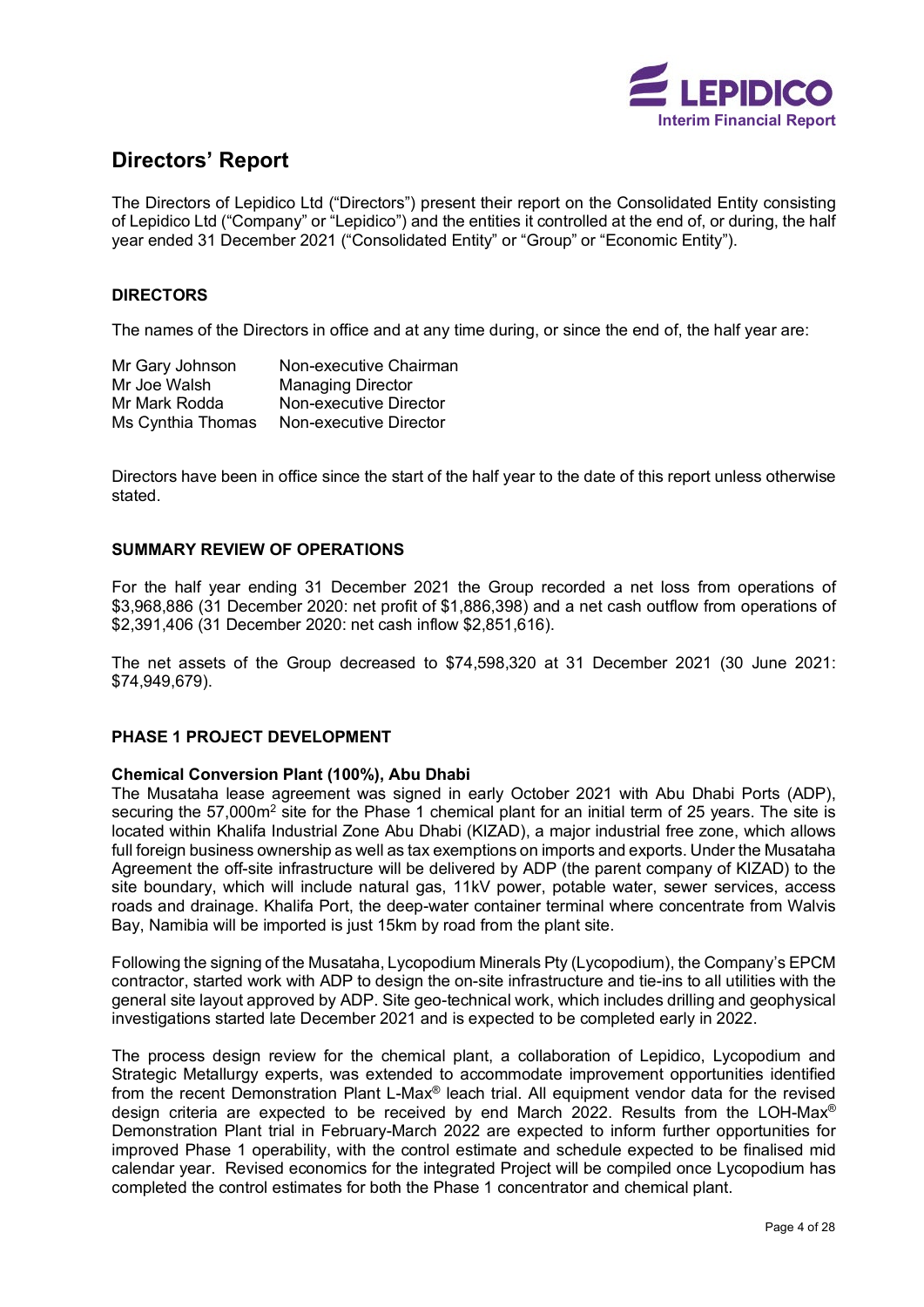

#### **Karibib Project (80%), Namibia**

Karibib is fully permitted for the re-development of two open pit mines at Rubicon and Helikon 1, which will feed lithium mica ore to a central mineral concentrator adjacent to Rubicon that employs conventional flotation technology. Key permits for the Project which have been awarded include the Mining Licence (ML204), water extraction permit, Environmental Compliance Certificate (ECC), and a separate ECC awarded for the overhead power transmission line.

Lycopodium has finalised the concentrator process design and provided a draft control estimate and schedule for construction, all of which are under review. It is planned that the control estimate and schedule will be confirmed with suppliers for integration with similar chemical plant data when complete.

Bulk earthworks were awarded to a national construction contractor in December 2021 following a tender process. Works include access road upgrade, on-site roads, Rubicon waste management area starter pad, site water management structures and bulk earthworks pads for the concentrator, nonprocess buildings and stockpile areas.

The power supply system design was completed and issued for tender in January 2022. As previously advised, solar and hydropower already make significant contributions to the Namibian national grid. It is expected that at least 80% of grid power will be from committed renewable sources by 2025. Lepidico is also tracking several new solar projects that appear to be close to a development decision, which could allow all power to the Karibib Project to be from renewable sources.

Site works at Karibib are scheduled to start once Project finance is secured. A considerable tonnage of high-grade in-situ lepidolite mineralisation is exposed at surface at Rubicon with minimal requirement for mining of waste. As such, ore mining is not on the critical path and will start just ahead of concentrator commissioning.

#### **Sustainability**

The executive position of General Manager Sustainability & Country Affairs has been successfully recruited for the Lepidico Group.

Lepidico remains committed to continued improvement in environmental performance. Opportunities to reduce already low levels of greenhouse gas (GHG) emissions versus industry peers have been identified and are actively being pursued. Evaluation of work by environmental consultant GHD for Phase 1 has identified opportunities to reduce aggregate Scope 1 and 2 emissions to less than 3.0t CO<sub>2</sub>-e/ t Lithium Carbonate Equivalent (LCE); an industry leading position.

GHD advised in its report that Scope [1](#page-6-0) and 2 emissions<sup>1</sup> intensity associated with the Abu Dhabi Phase 1 chemical plant is estimated at just 7.46t  $CO<sub>2</sub>$  $CO<sub>2</sub>$  $CO<sub>2</sub>$ -e/t<sup>2</sup> lithium hydroxide. The largest single source of chemical plant emissions, approximately 60%, is from natural gas used for generating process heat. Lepidico has started discussions for supply of green hydrogen from new production planned to be developed at KIZAD. Opportunities to reduce overall energy consumption via solar preheating of boiler feed water will also be evaluated, amongst other initiatives to reduce emissions and costs.

At Karibib, grid power already includes a significant renewable component with more committed projects to come onstream. As previously advised, by 2025 it is estimated that 80% of power will be generated from renewable sources<sup>3</sup>. It appears increasingly likely that further solar power capacity will be committed to in the Karibib region this year, which would provide an opportunity to reduce or even eliminate Scope 2 emissions, other than for backup purposes.

<span id="page-6-0"></span><sup>1</sup> Scope 1 covers direct emissions from owned or controlled sources. Scope 2 covers indirect emissions from the generation of purchased electricity, steam, heating and cooling consumed by the reporting company. Scope 3 includes all other indirect emissions that occur in a company's value chain.

<span id="page-6-1"></span><sup>2</sup> Tonnes of carbon dioxide equivalent

<span id="page-6-2"></span><sup>3</sup> NamPower Investors Briefing, July 2019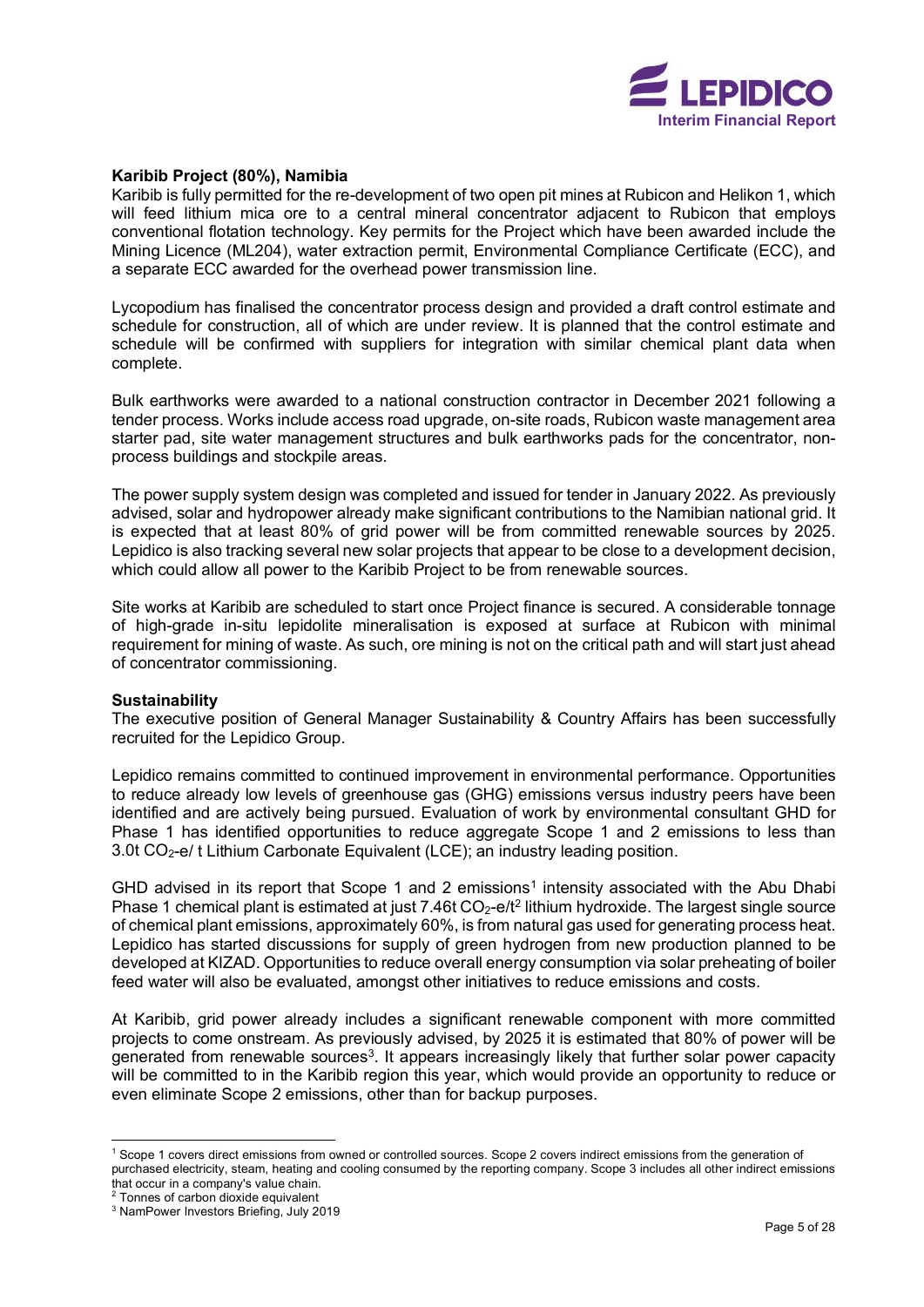

Excellence in environmental stewardship, which includes demonstrating that products have low associated  $CO<sub>2</sub>$ -e emissions, is now almost essential for chemicals supplied for EV manufacture, particularly when associated with vehicle sales into the European and North American markets. This ethical sourcing of chemicals also extends to the evaluation of water and land usage, both of which can be challenging for certain types of lithium deposits and processes. This is not the case when employing Lepidico's proprietary process technologies, which will be commercialised in the Company's integrated Phase 1 Project.

In consultation with the Traditional Authority, Lepidico completed a micro-finance project, during the period, to support disadvantaged women in the nearby town of Otjimbingwe. Chicken coups, livestock and animal husbandry training were provided.

#### **Product Marketing**

During the period the Company entered into a binding offtake agreement for sales-marketing, logistics and trade finance with Traxys Europe S.A. ("Traxys") for 100% of the lithium hydroxide production (5,000tpa) from the Company's planned Phase 1 Project. In addition, Traxys will act as agent for 100% of the production of caesium sulfate solution (c.400tpa) from the Chemical Plant.

Since signing the agreement Traxys has arranged for lithium hydroxide samples to be dispatched to customers. Further demand for samples will be satisfied on completion of the current Demonstration Plant campaign.

The agreement is for Traxys to act as principal to purchase and assume title and risk for delivery of lithium hydroxide and on-sell the products to end users. The structure also allows the flexibility for Lepidico to originate offtake, with Traxys still contracting as the consumer interface. Traxys will manage the logistics of finished products, provide credit terms to end customers and a trade finance facility to Lepidico.

The agreement can be expanded to other products manufactured by Lepidico by mutual agreement. The term of the agreement is the later of 7 years or the delivery of 35,000t (metric) of lithium hydroxide with an option to extend by mutual agreement.

The relationship between Lepidico and Traxys is transparent between the two companies, with both parties collaborating on final customer selection and development, and end-user contract terms for lithium hydroxide and caesium sulfate.

It is expected that the majority of volumes sold to Traxys for on-sale to customers will be on a backto-back contract basis with pricing to be agreed with the end-user customer. For lithium, the agreement also accommodates instances where volume is supplied on a market price index linked basis, with a quarterly true up or reconciliation. The net commissions earned by Traxys are competitive within the industry.

Excellent progress continues to be made in securing binding offtake agreements for the caesium to be manufactured by the Phase 1 Chemical Plant. The caesium market continues to be just as dynamic as lithium. Caesium consumers have advised that the caesium supply is on the cusp of significant tightening as one of just two size producers of caesium chemicals globally ceases production due to depletion of a major pollucite raw material feed source. Lepidolite is a viable alternative source of caesium when processed using Lepidico's proprietary hydrometallurgical technologies.

Caesium chemical samples were dispatched to multiple consumers during the period. Positive feedback has been received with all samples meeting individual specifications. Lepidico continues to seek binding caesium offtake terms this current quarter, to allow due diligence by prospective lenders.

During the period the Company secured two non-binding LOIs for the supply of between 15,000- 20,000t per annum of sulphate of potash (SOP) from the Phase 1 Chemical Plant. Further LOIs are expected from other regional consumers. Average annual production is estimated at 13,000t.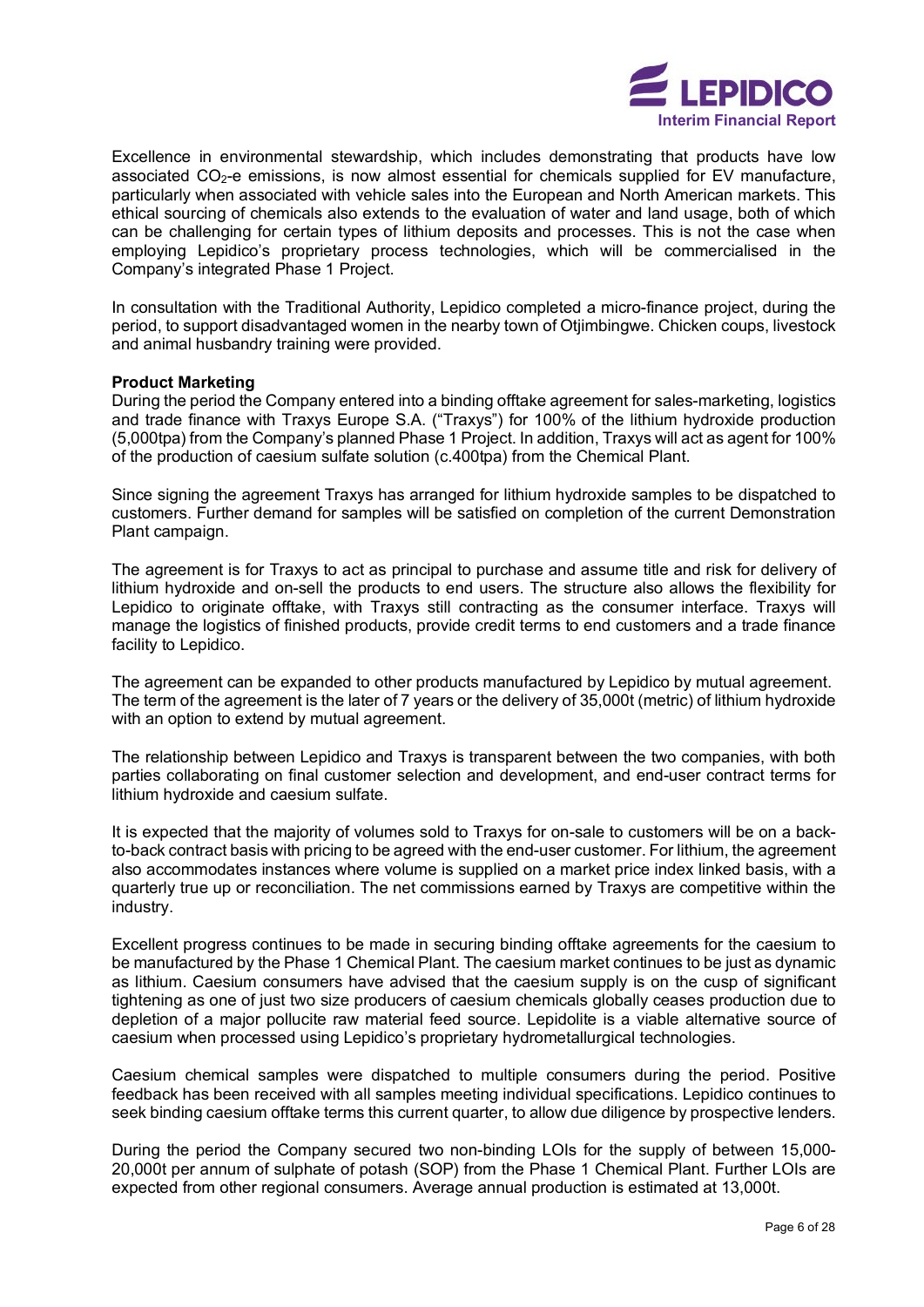

Samples of the gypsum residue continue to be evaluated by industrial consumers in the UAE. The gypsum residue is being evaluated as a substitute for imported mineral gypsum, used as either a cement retarder or as a soil conditioning agent. Application of the gypsum as an industrial product will allow Lepidico to realise its goal of the Phase 1 chemical plant being a zero process waste facility.

Samples of amorphous silica are expected to be tested by consumers in early 2022.

### **Phase 2 Plant Scoping Study**

Site selection considerations for a Phase 2 chemical plant is proving fluid, in part due to nascent battery cathode manufacturing in North America and to a lesser extent Europe. Access to affordable power from non-greenhouse gas emitting sources and green hydrogen are also key drivers for locating industrial facilities. However, supply by utilities is still evolving. As such, Lepidico plans to defer further site selection work until Phase 2 enters the pre-feasibility study stage.

In the interim Phase 2 activities are focused on organically expanding the Mineral Resource base in Namibia.

#### **RESEARCH & PRODUCT DEVELOPMENT**

Upgrades completed during the period to the pilot plant located in Perth include larger volume leach tanks that allow the leach filter capacity to be maximised, giving concentrate throughput of 32kg/hr, up from 15kg/hr. The filters were also equipped with redesigned plates and a revised wash system. Other downstream modifications, consistent with the Phase 1 chemical plant design mean that the plant is now configured as a Demonstration facility reducing scale up to Phase 1 to just over 200 to 1.

Continuous leach trials were conducted in November-December on approximately eight tonnes of concentrate grading 3.7% Li2O, sourced from Karibib. The trial involved flexing operating parameters to identify and quantify operational sensitivities to variations in process conditions leading to several Phase 1 design revisions being implemented. The trial culminated in a period of steady state operation, which based on preliminary assay data demonstrated improved performance versus the previous pilot campaign, with final assays pending at year end 2021.

A new LOH-Max circuit was, at 31 December 2021, in the advanced stage of construction and on schedule for commissioning early February 2022. Two back-to-back 8-day trials are planned to produce raw lithium hydroxide, followed by final purification to manufacture nominal battery grade lithium hydroxide monohydrate. The final part of the campaign for manufacture of SOP, caesium and rubidium is scheduled to run late March 2022.

At the end of December 2021, Demonstration Plant construction and operation was tracking against the budget with campaign completion expected in early April 2022.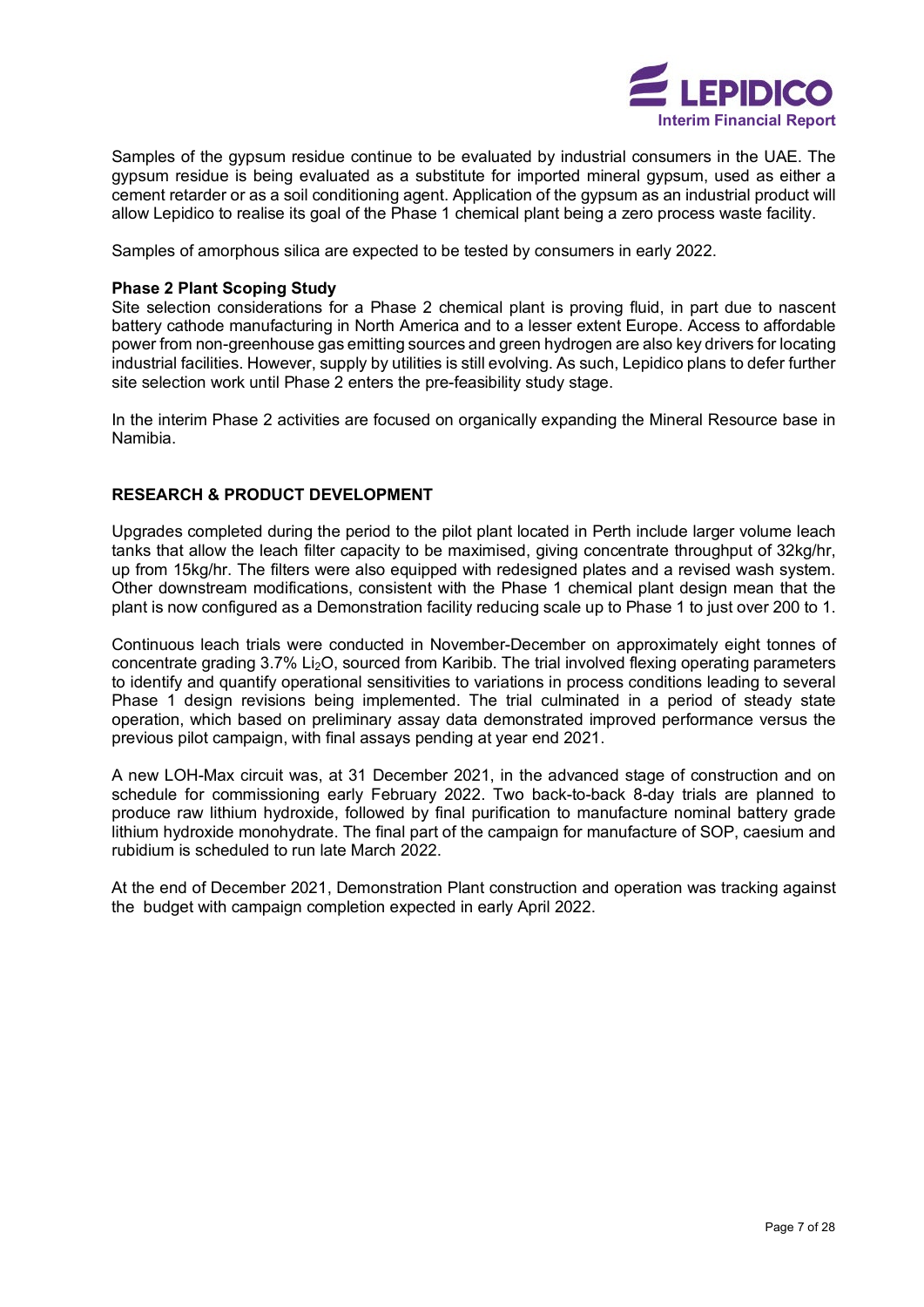

### **EXPLORATIO[N4](#page-9-0)**

#### **Karibib Project (80%)**

Lepidico is pursuing a strategy of maximising the value of its exploration properties by implementing programs targeted at a range of metals, which the Namibian properties are prospective for and include lithium, caesium, rubidium, tantalum, gold, copper and tungsten.

#### Near Mine & Regional Exploration

Exploration activities during the period were intermittently affected by COVID-19 cases amongst employees and contractors. Work centred on field evaluation of conceptual targets generated by inhouse interpretation of geophysical data, aimed at identifying blind lithium bearing pegmatites. 28 targets were identified at an accuracy of +/-100m, of which 5 were then investigated through soil sampling on a 20m x 10m grid, with each returning anomalous values for critical metals. Significantly, these targets were also associated with sub-crops of pegmatitic granite, a fractionated late-stage product of a granitic intrusion closely related to pegmatites. Further drill testing of these targets is planned. Field investigation of additional conceptual targets through soil/pXRF sampling and drilling is in progress.

A 1,500m reverse circulation drilling program over the Helikon 3 and 4 pegmatites started in January 2022. This infill program is designed to increase current drill density to improve the confidence levels in the estimation of the previously reported JORC Code (2012) Inferred Resources of 1.5 Mt @ 0.34% Li2O. Once complete other regional targets are planned to be drilled.

### **CORPORATE**

As at 31 December 2021, Lepidico had cash and cash equivalents of \$10.4 million.

#### **COVID-19**

The health, safety and wellbeing of our people, staff and contractors, remains of paramount importance. Precautions associated with the COVID-19 pandemic remained in place during the period, including suspension of non-essential business travel, along with working from home and adherence to local safety protocols in the jurisdictions in which we operate. All staff in Australia, Canada and the UK are fully immunised, which has allowed limited business travel to resume. Vaccine availability in Namibia is limited, however, most staff are fully immunised, with Lepidico providing assistance where possible.

<span id="page-9-0"></span><sup>44</sup> The information in this report that relates to the Helikon 1 and Rubicon Ore Reserve estimates is extracted from an ASX Announcement dated 28 May 2020 ("Definitive Feasibility Study Delivers Compelling Phase 1 Project Results") and was completed in accordance with the guidelines of the JORC Code (2012). The Company confirms that it is not aware of any new information or data that materially affects the information included in the original market announcement and that all material assumptions and technical parameters underpinning the Mineral Resource estimates in the relevant market announcement continue to apply and have not materially changed. The Company confirms that the form and context in which the Competent Person's findings are represented have not been materially modified from the original market announcement.

The information in this report that relates to the Rubicon and Helikon 1 Mineral Resource estimates is extracted from an ASX Announcement dated 30 January 2020 ("Updated Mineral Resource Estimates for Helikon 1 and Rubicon") and was completed in accordance with the guidelines of the JORC Code (2012). The Company confirms that it is not aware of any new information or data that materially affects the information included in the original market announcement and that all material assumptions and technical parameters underpinning the Mineral Resource estimates in the relevant market announcement continue to apply and have not materially changed. The Company confirms that the form and context in which the Competent Person's findings are represented have not been materially modified from the original market announcement.

The information in this report that relates to the Helikon 2 - Helikon 5 Mineral Resource estimates is extracted from an ASX Announcement dated 16 July 2019 ("Drilling Starts at the Karibib Lithium Project") and was completed in accordance with the guidelines of the JORC Code (2012). The Company confirms that it is not aware of any new information or data that materially affects the information included in the original market announcement and that all material assumptions and technical parameters underpinning the Mineral Resource estimates in the relevant market announcement continue to apply and have not materially changed. The Company confirms that the form and context in which the Competent Person's findings are represented have not been materially modified from the original market announcement.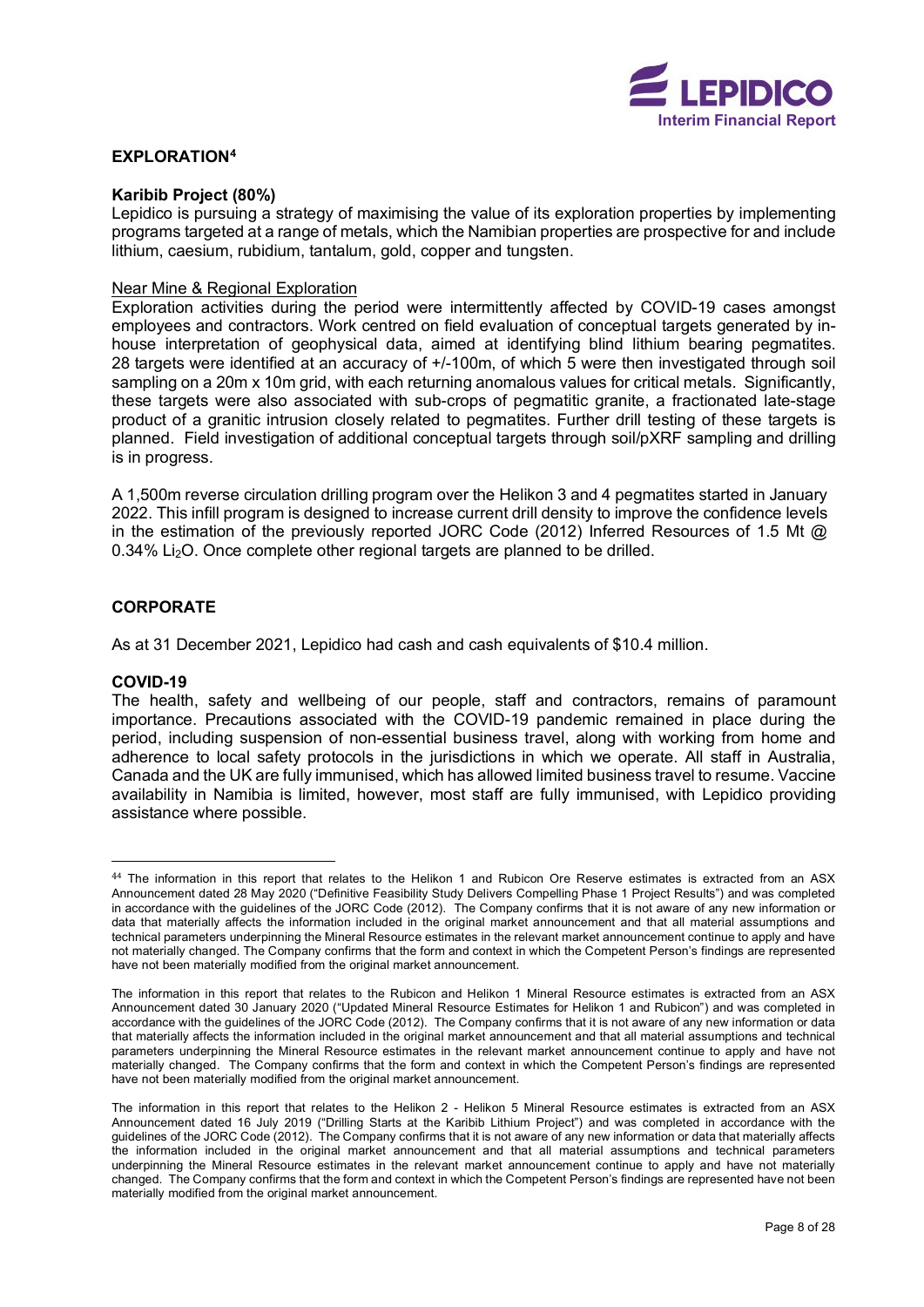

#### **Project Finance**

The Company continues to make good progress in assembling a project financing package, with the support of debt advisor Lions Head Global Partners (Lions Head).

In October 2020, the Company entered into a formal Mandate Agreement with the U.S. Government's International Development Finance Corporaiton (DFC) to undertake detailed due diligence on the Project, with a view to providing the necessary debt financing for the Namibian portion. During the period DFC appointed Behre Dolbear Australia Pty Ltd (BDA) as the independent engineer to undertake detailed technical due diligence which was completed with no fatal flaws identified. DFC has advised that it intends to appoint its legal counsel to undertake legal due diligence and commence documentation.

In parallel, Lions Head is advancing discussions with other Development Finance Institutions, as well as advancing the process to secure debt finance for the chemical plant development in Abu Dhabi from commercial lenders and export credit agencies.

#### **Patents & Trademarks**

As at 31 December 2021, the Company holds granted patents for its L-Max<sup>®</sup> technology in the United States, Europe, Japan and Australia, along with an Innovation Patent in Australia. National phase patent applications are well advanced in the remaining other key jurisdictions and these processes are expected to continue during calendar year 2022. The Company also has a patent granted for its process technology for lithium recovery from phosphate minerals, which include amblygonite from the United States, Japan and Australia.

The national and regional phase of the patent application process is progressing for LOH-Max® under PCT/AU2020/050090. In relation to S-Max®, the national phase patent applications are progressing under PCT/AU2019/050317 and PCT/AU2019/050318. In addition, the national phase of the patent application process for the production of caesium, rubidium and potassium brines and other formates is continuing under PCT/AU2019/051024. The national and regional phase applications for the above processes are expected to continue beyond 2022.

On 1 April 2021 a provisional patent application for the lithium carbonate recovery process from a raw lithium hydroxide material was filed.

On 1 October 2021 a provisional patent application was filed for the preparation of Cs-Rb-K alkali salt solutions from lithium mica mineral source material. This refining process has application in tailoring ternary materials for industrial catalyst applications.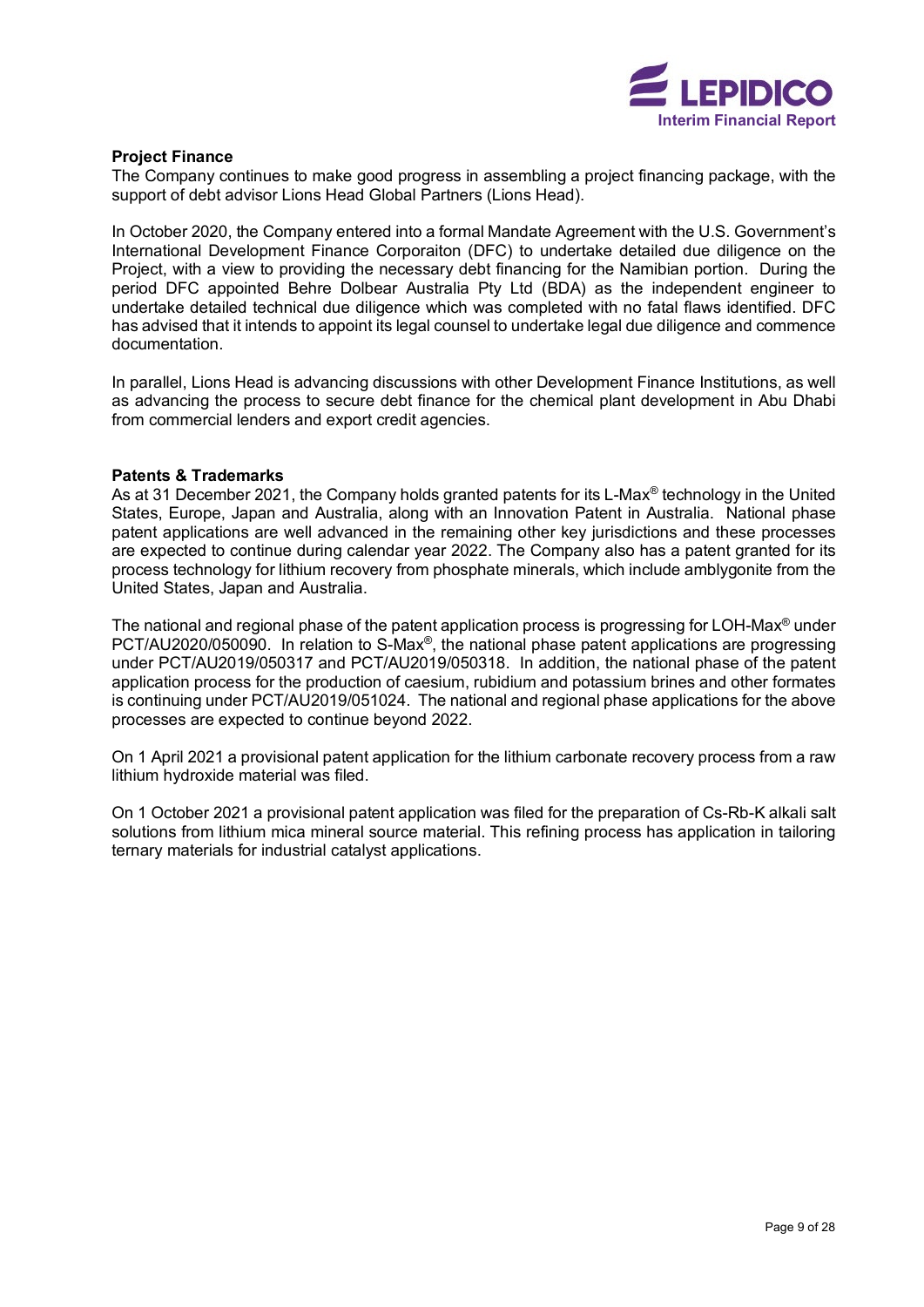

#### **AUDITOR'S INDEPENDENCE DECLARATION**

The Auditor's Independence Declaration as required under section 307C of the *Corporations Act 2001(Cth)* for the half year ended 31 December 2021 is included on page 11 of the Financial Report.

This report is made in accordance with a resolution of the directors made pursuant to section 298(2) of the *Corporations Act 2001*.

 $\bigcap$ 

Joe Walsh Managing Director

Dated this 25<sup>th</sup> day of February 2022

#### *Forward-looking Statements*

*All statements other than statements of historical fact included in this release including, without limitation, statements regarding future plans and objectives of Lepidico, are forward-looking statements. Forward-looking statements can be identified by words such as "anticipate", "believe", "could", "estimate", "expect", "future", "intend", "may", "opportunity", "plan", "potential", "project", "seek", "will" and other similar words that involve risks and uncertainties. These statements are based on an assessment of present economic and operating conditions, and on a number of assumptions regarding future events and actions that are expected to take place. Such forward-looking statements are not guarantees of future performance and involve known and unknown risks, uncertainties, assumptions and other important factors, many of which are beyond the control of the Company, its directors and management of Lepidico that could cause Lepidico's actual results to differ materially from the results expressed or anticipated in these statements.*

*The Company cannot and does not give any assurance that the results, performance or achievements expressed or implied by the*  forward-looking statements contained in this release will actually occur and investors are cautioned not to place any reliance on these forward-looking statements. Lepidico does not undertake to update or revise forward-looking statements, or to publish prospective *financial information in the future, regardless of whether new information, future events or any other factors affect the information contained in this release, except where required by applicable law and stock exchange listing requirements.*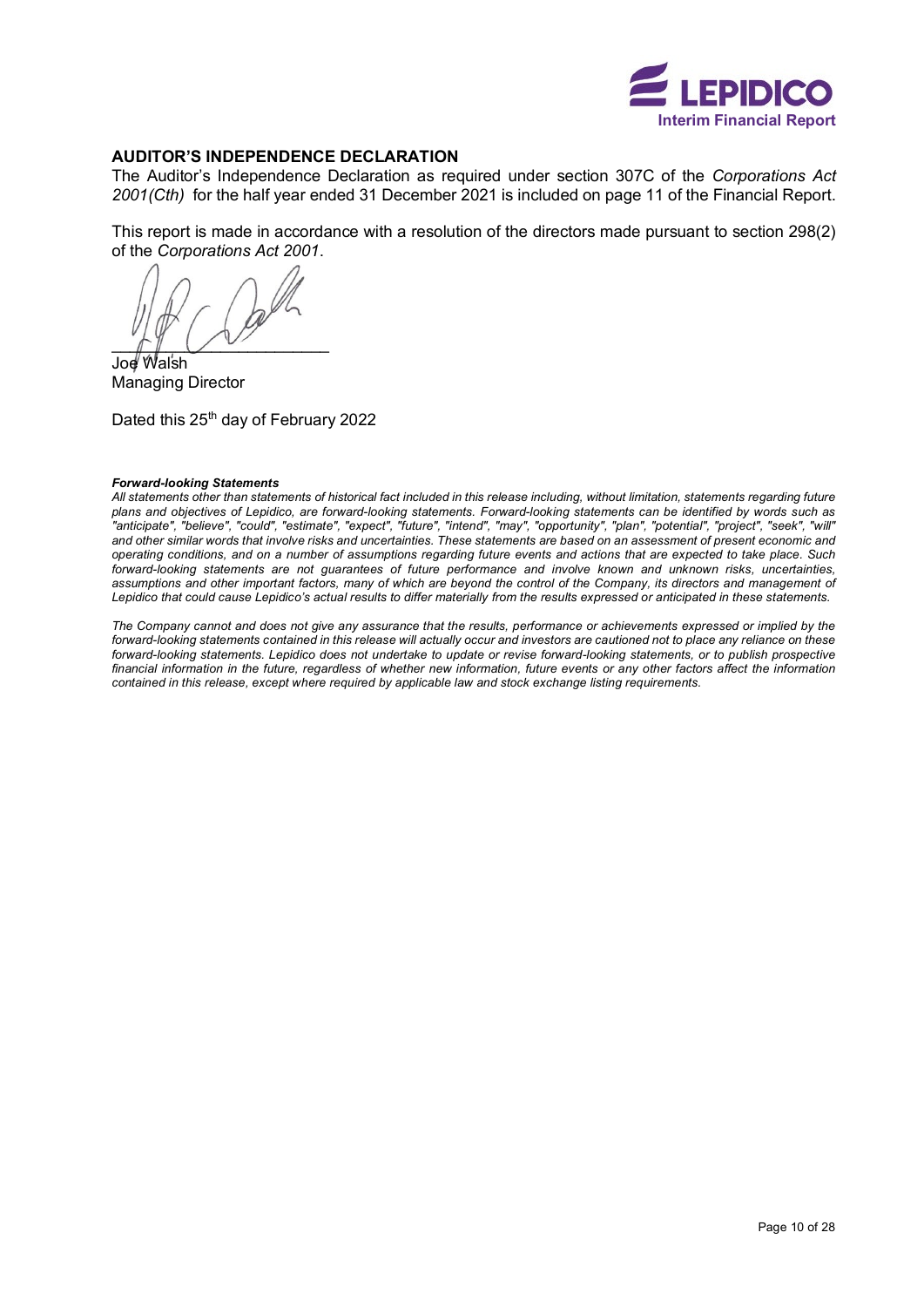

#### **Moore Australia Audit (WA)**

Level 15, Exchange Tower, 2 The Esplanade, Perth, WA 6000 PO Box 5785, St Georges Terrace, WA 6831

T +61 8 9225 5355 F +61 8 9225 6181 **www.moore-australia.com.au**

# **AUDITOR'S INDEPENDENCE DECLARATION UNDER SECTION 307C OF THE CORPORATIONS ACT 2001 TO THE DIRECTORS OF LEPIDICO LIMITED**

I declare that, to the best of my knowledge and belief, during the period ended 31 December 2021, there have been:

- a) no contraventions of the auditor independence requirements as set out in the *Corporations Act 2001* in relation to the audit, and
- b) no contraventions of any applicable code of professional conduct in relation to the audit.

Neil Pace

Moore Australia

NEIL PACE NEIL PACE NEIL PACE NEIL PACE NEIL PACE NEIL PACE NEIL PACE NEIL PARTIERED ACCOUNTANTS CHARTERED ACCOUNTANTS

Signed at Perth this 25<sup>th</sup> day of February 2022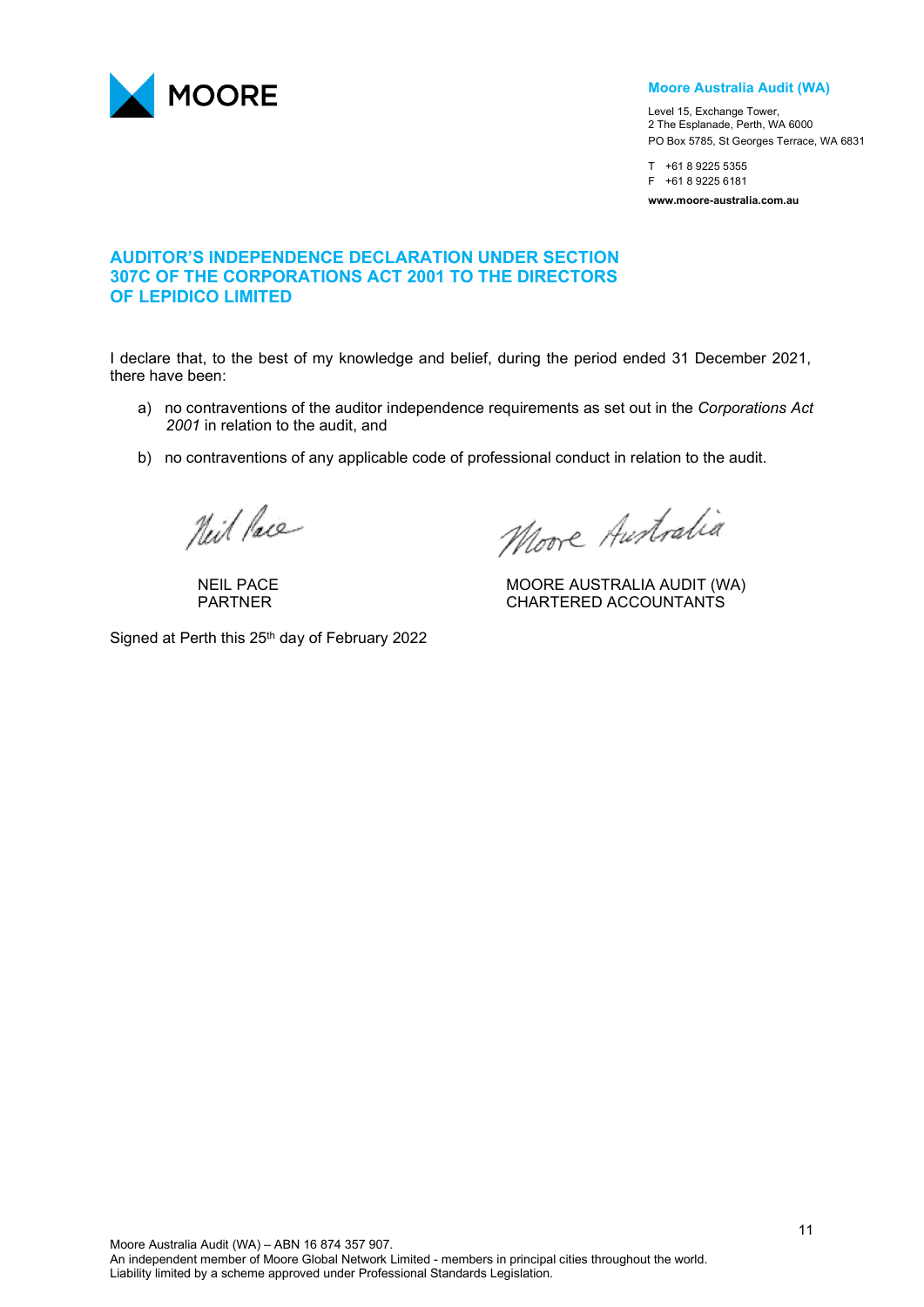

# <span id="page-13-0"></span>**Consolidated Statement of Profit and Loss and Other Comprehensive Income for the half year ended 31 December 2021**

|                                                                                                                                                       | <b>Note</b>    | 31 December<br>2021 | 31 December<br>2020<br>S |
|-------------------------------------------------------------------------------------------------------------------------------------------------------|----------------|---------------------|--------------------------|
| Revenue                                                                                                                                               | $\sqrt{3}$     |                     | 4,084,027                |
| Other income                                                                                                                                          | 3              | 44,513              | 53,643                   |
|                                                                                                                                                       |                | 44,513              | 4,137,670                |
| Business development expenses                                                                                                                         |                | (248, 236)          | (214, 253)               |
| Administrative expenses                                                                                                                               | $\overline{4}$ | (953,062)           | (622, 898)               |
| Employee benefits expense                                                                                                                             |                | (799, 096)          | (650, 608)               |
| Finance costs                                                                                                                                         |                | (125, 492)          | (434, 122)               |
| Depreciation                                                                                                                                          |                | (176, 943)          | (143, 109)               |
| Share based payments                                                                                                                                  |                | (1,822,500)         | (337, 500)               |
| Profit/(Loss) before income tax                                                                                                                       |                | (4,080,816)         | 1,735,180                |
| Income tax benefit                                                                                                                                    | 5              | 111,930             | 151,218                  |
| Profit/(Loss) from continuing operations                                                                                                              |                | (3,968,886)         | 1,886,398                |
| Other comprehensive income<br>Items that may be reclassified subsequently to profit or loss<br>Exchange differences on translating foreign operations |                | 15,158              | 686,492                  |
| Total comprehensive profit/(loss) for the half year                                                                                                   |                | (3,953,728)         | 2,572,890                |
| Comprehensive profit/(loss) for the half year<br>attributable to:                                                                                     |                |                     |                          |
| Owners of the parent                                                                                                                                  |                | (3,879,421)         | 2,650,523                |
| Non-Controlling Interest                                                                                                                              |                | (74, 307)           | (77, 633)                |
|                                                                                                                                                       |                | (3,953,728)         | 2,572,890                |
| Profit/(Loss) per share for the year attributable to the<br>members of Lepidico Ltd                                                                   |                |                     |                          |
| Basic and diluted profit/(loss) per share                                                                                                             |                | (0.0006)            | 0.0003                   |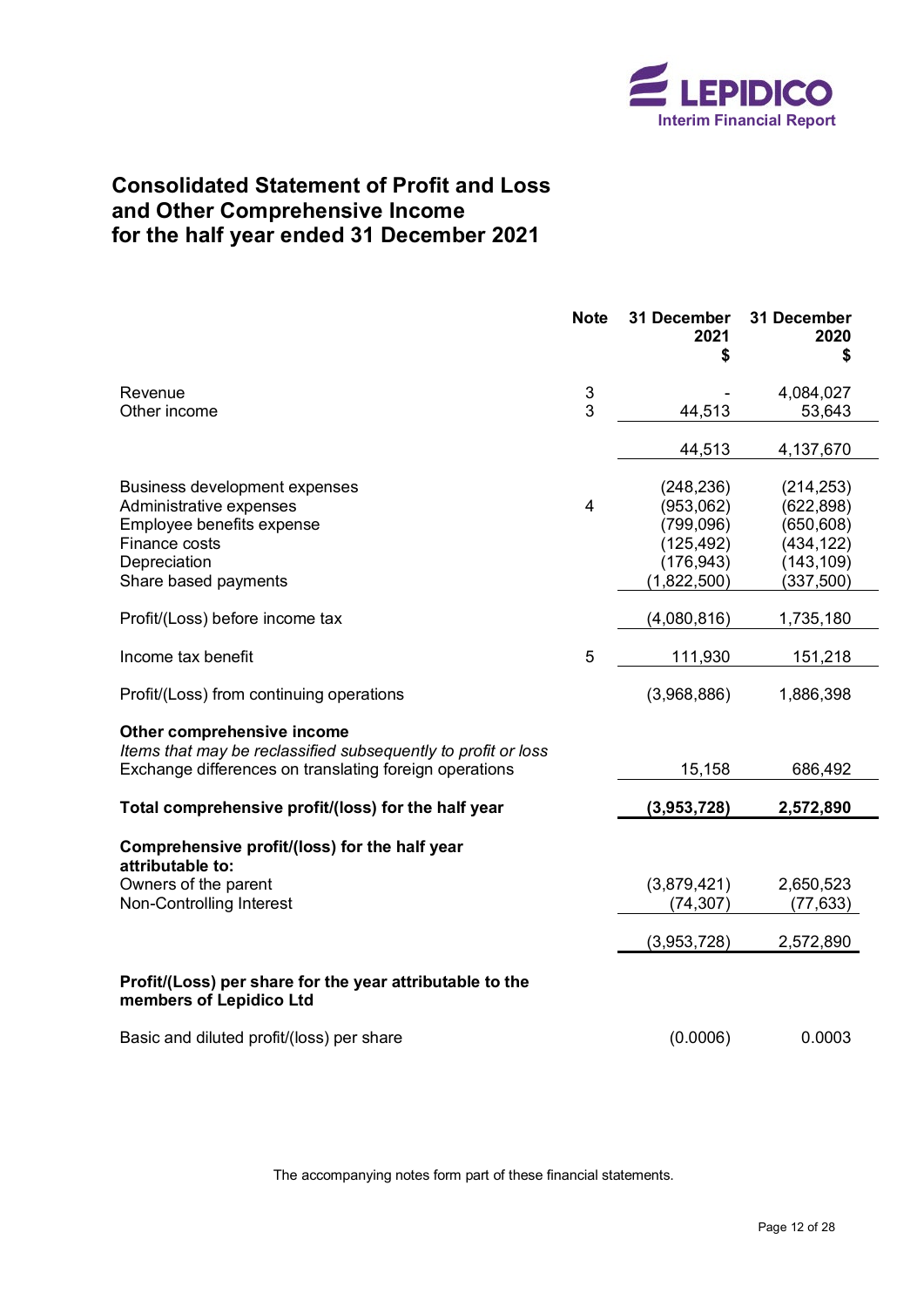

# <span id="page-14-0"></span>**Consolidated Statement of Financial Position For the half year ended 31 December 2021**

|                                                                                                                                                         | <b>Note</b>              | 31 December<br>2021<br>\$                            | 30 June<br>2021<br>\$                              |
|---------------------------------------------------------------------------------------------------------------------------------------------------------|--------------------------|------------------------------------------------------|----------------------------------------------------|
| <b>ASSETS</b>                                                                                                                                           |                          |                                                      |                                                    |
| <b>CURRENT ASSETS</b><br>Cash and cash equivalents<br>Trade and other receivables                                                                       |                          | 10,416,441<br>300,982                                | 14,738,020<br>243,786                              |
| <b>TOTAL CURRENT ASSETS</b>                                                                                                                             |                          | 10,717,423                                           | 14,981,806                                         |
| <b>NON-CURRENT ASSETS</b><br>Trade and other receivables<br>Property, plant and equipment<br>Exploration and evaluation expenditure<br>Intangible asset | 6<br>$\overline{7}$<br>8 | 71,683<br>8,225,094<br>45,138,766<br>27,338,289      | 71,489<br>1,669,081<br>43,986,682<br>24,631,056    |
| <b>TOTAL NON-CURRENT ASSETS</b>                                                                                                                         |                          | 80,773,832                                           | 70,358,308                                         |
| <b>TOTAL ASSETS</b>                                                                                                                                     |                          | 91,491,255                                           | 85,340,114                                         |
| <b>LIABILITIES</b>                                                                                                                                      |                          |                                                      |                                                    |
| <b>CURRENT LIABILITIES</b><br>Trade and other payables<br>Provisions<br><b>Deferred Revenue</b>                                                         | 9<br>10                  | 1,075,910<br>136,197<br>6,276,303                    | 967,684<br>140,105                                 |
| <b>TOTAL CURRENT LIABILITIES</b>                                                                                                                        |                          | 7,488,410                                            | 1,107,789                                          |
| <b>NON-CURRENT LIABILITIES</b><br>Provisions<br><b>Deferred Revenue</b><br>Lease Liabilities<br><b>Deferred Tax Liability</b>                           | 9<br>10<br>11<br>5       | 573,088<br>6,204,172<br>2,627,265                    | 6,071,577<br>3,211,069                             |
| <b>TOTAL NON-CURRENT LIABILITIES</b>                                                                                                                    |                          | 9,404,525                                            | 9,282,646                                          |
| <b>TOTAL LIABILITIES</b>                                                                                                                                |                          | 16,892,935                                           | 10,390,435                                         |
| <b>NET ASSETS</b>                                                                                                                                       |                          | 74,598,320                                           | 74,949,679                                         |
| <b>EQUITY</b><br><b>Issued capital</b><br><b>Reserves</b><br>Equity component of convertible note<br><b>Accumulated losses</b>                          |                          | 96,956,148<br>7,928,601<br>990,000<br>(37, 838, 087) | 94,656,278<br>6,610,944<br>990,000<br>(33,943,508) |
| Equity Attributable to owners of the Parent<br>Non-controlling interests                                                                                |                          | 68,036,662<br>6,561,658                              | 68,313,714<br>6,635,965                            |
| <b>TOTAL SHAREHOLDERS EQUITY</b>                                                                                                                        |                          | 74,598,320                                           | 74,949,679                                         |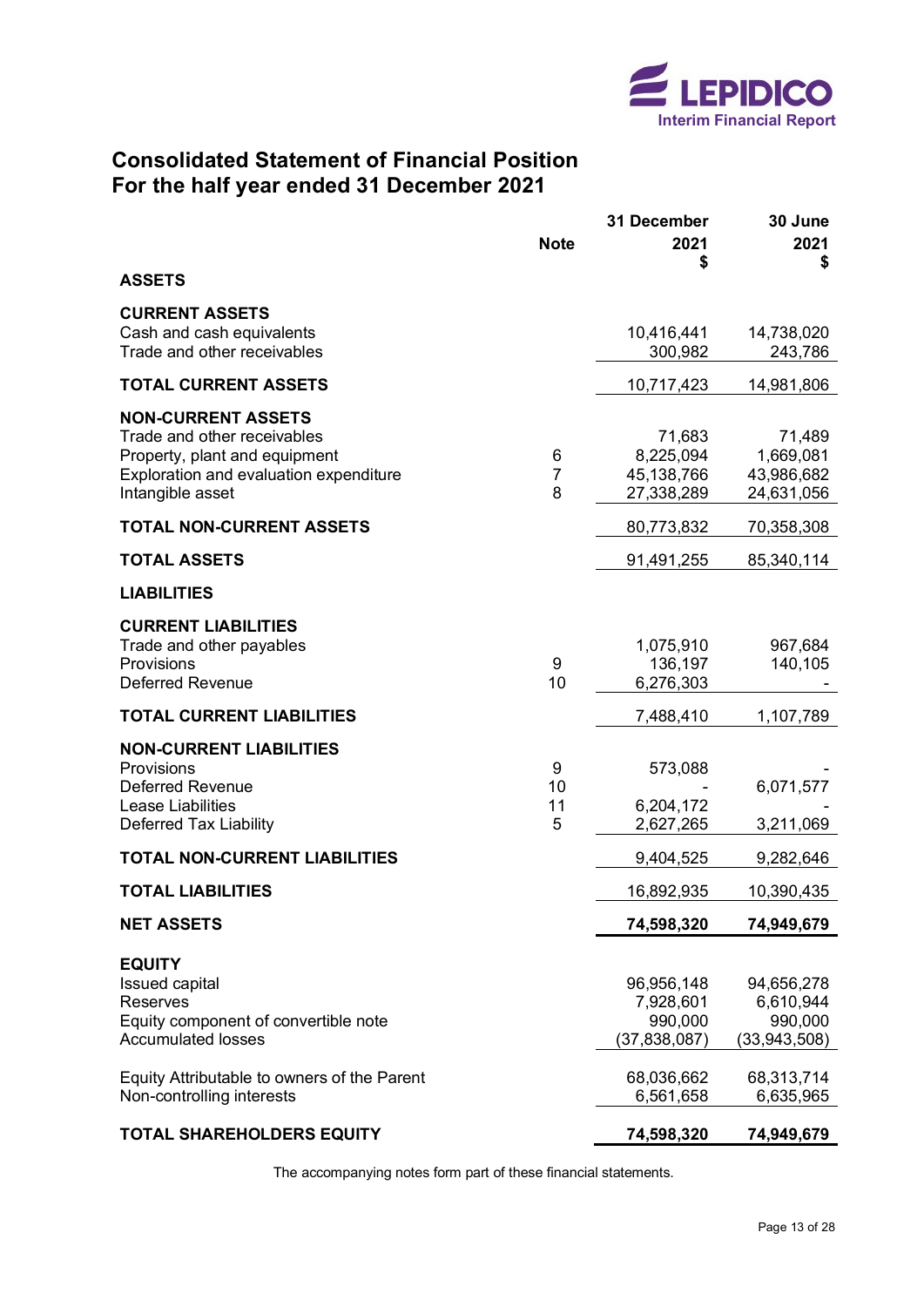

# <span id="page-15-0"></span>**Consolidated Statement of Changes in Equity for the half year ended 31 December 2021**

|                                                     |                          | Attributable to the owners of the Company |          |                     |                                        |                                       |             |                                       |                               |
|-----------------------------------------------------|--------------------------|-------------------------------------------|----------|---------------------|----------------------------------------|---------------------------------------|-------------|---------------------------------------|-------------------------------|
|                                                     |                          | <b>Reserves</b><br><b>Equity</b>          |          |                     |                                        |                                       |             |                                       |                               |
|                                                     | <b>Issued</b><br>Capital | <b>Options</b>                            | Warrants | Foreign<br>Currency | component<br>οf<br>convertible<br>note | Accumulated<br><b>Total</b><br>Losses |             | <b>Non</b><br>Controlling<br>Interest | <b>Total</b><br><b>Equity</b> |
|                                                     | \$                       | \$                                        | \$       | \$                  |                                        | \$                                    | \$          | \$                                    | \$                            |
| Balance at 1 July 2020                              | 80,081,595               | 4,915,097                                 | 415,135  | 377,487             | 990,000                                | (34, 375, 243)                        | 52,404,071  | 6,785,144                             | 59,189,215                    |
| Profit/(Loss) for the period                        |                          |                                           |          |                     |                                        | 1,964,031                             | 1,964,031   | (77, 633)                             | 1,886,398                     |
| Other comprehensive profit/(loss)<br>for the period |                          |                                           |          | 686,492             |                                        |                                       | 686,492     |                                       | 686,492                       |
| Options issued during the period                    |                          | 448,673                                   |          |                     |                                        | $\blacksquare$                        | 448,673     |                                       | 448,673                       |
| Balance at 31 December 2020                         | 80,081,595               | 5,363,770                                 | 415,135  | 1,063,979           | 990,000                                | (32, 411, 212)                        | 55,503,267  | 6,707,511                             | 62,210,778                    |
| Balance at 1 July 2021                              | 94,656,278               | 5,345,140                                 | 415.135  | 850,668             | 990,000                                | (33,943,508)                          | 68,313,713  | 6,635,965                             | 74,949,678                    |
| Profit/(Loss) for the period                        |                          |                                           |          |                     |                                        | (3,894,579)                           | (3,894,579) | (74, 307)                             | (3,968,886)                   |
| Other comprehensive profit/(loss)<br>for the period |                          |                                           |          | 15,158              |                                        |                                       | 15,158      |                                       | 15,158                        |
| Options issued during the period                    |                          | 1,822,500                                 |          |                     |                                        |                                       | 1,822,500   |                                       | 1,822,500                     |
| Options exercised during the<br>period              | 1,779,870                |                                           |          |                     |                                        |                                       | 1,779,870   |                                       | 1,779,870                     |
| FV of options exercised                             | 520,000                  | (520,000)                                 |          |                     |                                        |                                       |             |                                       |                               |
| <b>Balance at 31 December 2021</b>                  | 96,956,148               | 6,647,640                                 | 415,135  | 865,826             | 990,000                                | (37,838,087)                          | 68,036,662  | 6,561,658                             | 74,598,320                    |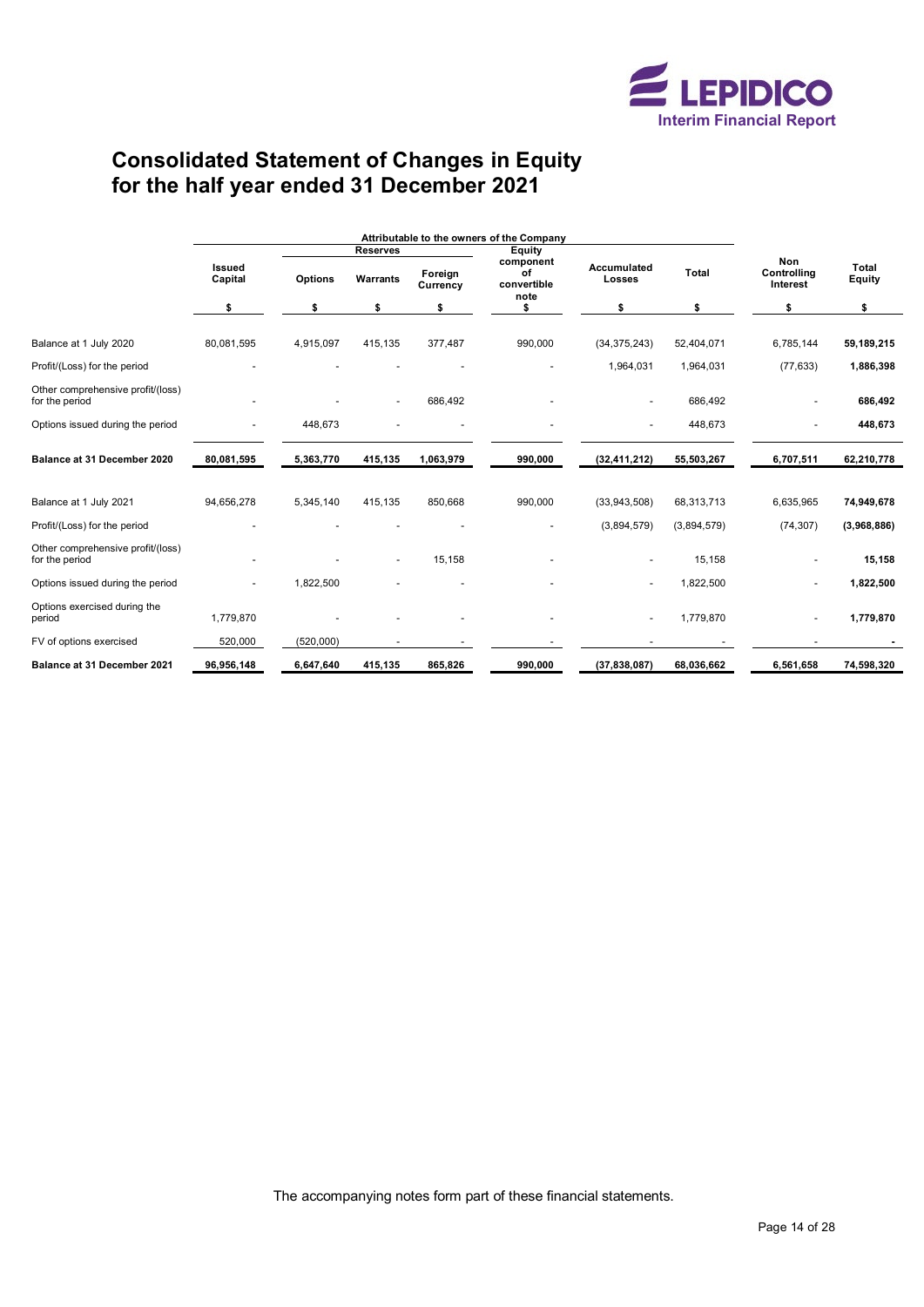

# <span id="page-16-0"></span>**Consolidated Statement of Cash Flows for the half year ended 31 December 2021**

|                                                     | 31 December<br>2021 | 31 December<br>2020 |
|-----------------------------------------------------|---------------------|---------------------|
|                                                     | \$                  | \$                  |
| <b>CASH FLOWS FROM OPERATING ACTIVITIES</b>         |                     |                     |
| Proceeds from technology licence holder             |                     | 4,084,027           |
| Government incentives received                      |                     | 53,421              |
| Interest received                                   | 150                 | 222                 |
| Payments to suppliers and employees                 | (2,391,556)         | (1,286,054)         |
| Net cash from/(used in) operating activities        | (2,391,406)         | 2,851,616           |
| <b>CASH FLOWS FROM INVESTING ACTIVITIES</b>         |                     |                     |
| Payments for exploration and evaluation activities  | (1,258,850)         | (423, 101)          |
| Payments for research and development activities    | (2,354,354)         | (201, 978)          |
| Proceeds from research and development tax credit   |                     | 1,243,863           |
| Payments for property, plant and equipment          | (80, 691)           | (12, 257)           |
| Proceeds from property, plant and equipment         | 6,621               |                     |
| Payrment for acquisition of Bright Minz Pty Ltd     |                     | (10,000)            |
| Net cash from/(used in) investing activities        | (3,687,274)         | 596,527             |
| <b>CASH FLOWS FROM FINANCING ACTIVITIES</b>         |                     |                     |
| Proceeds from issue of options                      |                     | 111,173             |
| Repayment of convertible note                       |                     | (5, 176, 401)       |
| Payments related to issue of shares                 | (19, 305)           |                     |
| Proceeds from exercise of options                   | 1,785,623           |                     |
| Net cash provided by/(used in) financing activities | 1,766,318           | (5,065,228)         |
| Net decrease in cash held                           | (4,312,362)         | (1,617,085)         |
| Cash at beginning of financial year                 | 14,738,020          | 4,792,713           |
| Effect of foreign exchange rate changes             | (9,217)             | (68, 519)           |
| Cash at end of financial period                     | 10,416,441          | 3,107,109           |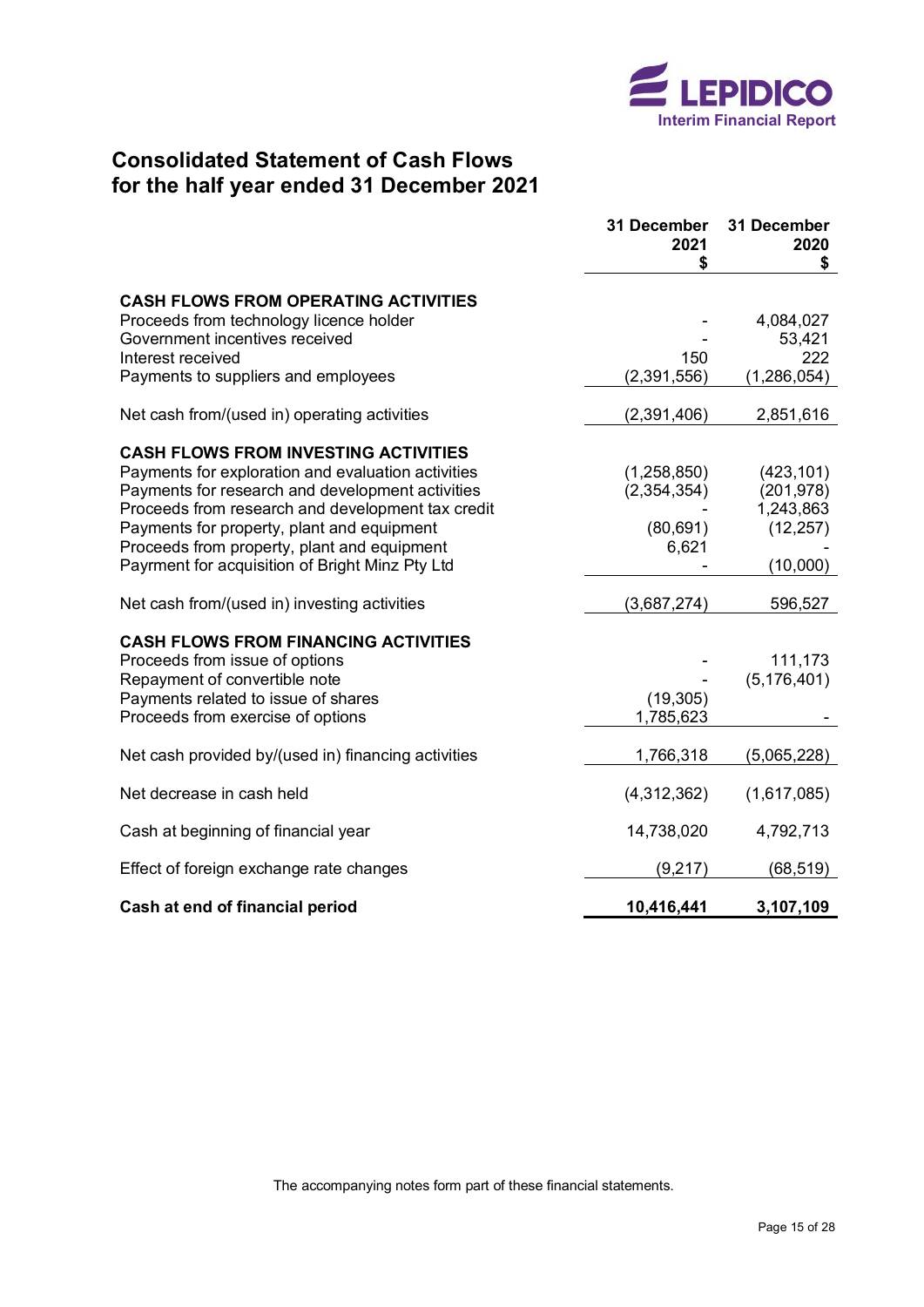

# <span id="page-17-0"></span>**Notes to the Financial Statements for the half year ended 31 December 2021**

### **Note 1: Statement of Significant Accounting Policies**

The financial report is a general purpose financial report that has been prepared in accordance with Australian Accounting Standards, including Australian Accounting Interpretations, other authoritative pronouncements of the Australian Accounting Standards Board and the *Corporations Act 2001*.

The financial report covers Lepidico Ltd and its controlled entities. Lepidico Ltd is a listed public company, incorporated and domiciled in Australia. The financial report of the Group complies with all Australian equivalents to International Financial Reporting Standards (AIFRS) in their entirety.

#### **Note 1(a) Basis of Preparation**

This general purpose interim financial report for the half year reporting period ended 31 December 2020 has been prepared in accordance with Australian Accounting Standard AASB 134 Interim Financial Reporting and the Corporations Act 2001.

This interim financial report is intended to provide users with an update on the latest annual financial statements of the Consolidated Group. As such, it does not contain information that represents relatively insignificant changes occurring during the half year within the Group and does not include all the notes of the type normally included in an annual financial report. Accordingly, this report is to be read in conjunction with the annual report for the year ended 30 June 2020 and any public announcements made by Lepidico Ltd during the interim reporting period in accordance with the continuous disclosure requirements of the Corporations Act 2001.

These financial statements were authorised for issue on 25 February 2021.

The accounting policies and methods of computation applied are the same as those applied by Lepidico Ltd in its annual report for the year ended 30 June 2021, except for the changes described below:

### **(i) Leases (the Group as lessee)**

At inception of a contract, the Group assesses if the contract contains or is a lease. If there is a lease present, a right-of-use asset and a corresponding lease liability is recognised by the Group where the Group is a lessee. However all contracts that are classified as short-term leases (lease with remaining lease term of 12 months or less) and leases of low value assets are recognised as an operating expense on a straight-line basis over the term of the lease.

Initially the lease liability is measured at the present value of the lease payments still to be paid at commencement date. The lease payments are discounted at the interest rate implicit in the lease. If this rate cannot be readily determined, the Group uses the incremental borrowing rate.

Lease payments included in the measurement of the lease liability are as follows:

- fixed lease payments less any lease incentives:
- variable lease payments that depend on an index or rate, initially measured using the index or rate at the commencement date;
- the amount expected to be payable by the lessee under residual value guarantees;
- the exercise price of purchase options, if the lessee is reasonably certain to exercise the options;
- lease payments under extension options if lessee is reasonably certain to exercise the options; and
- payments of penalties for terminating the lease, if the lease term reflects the exercise of an option to terminate the lease.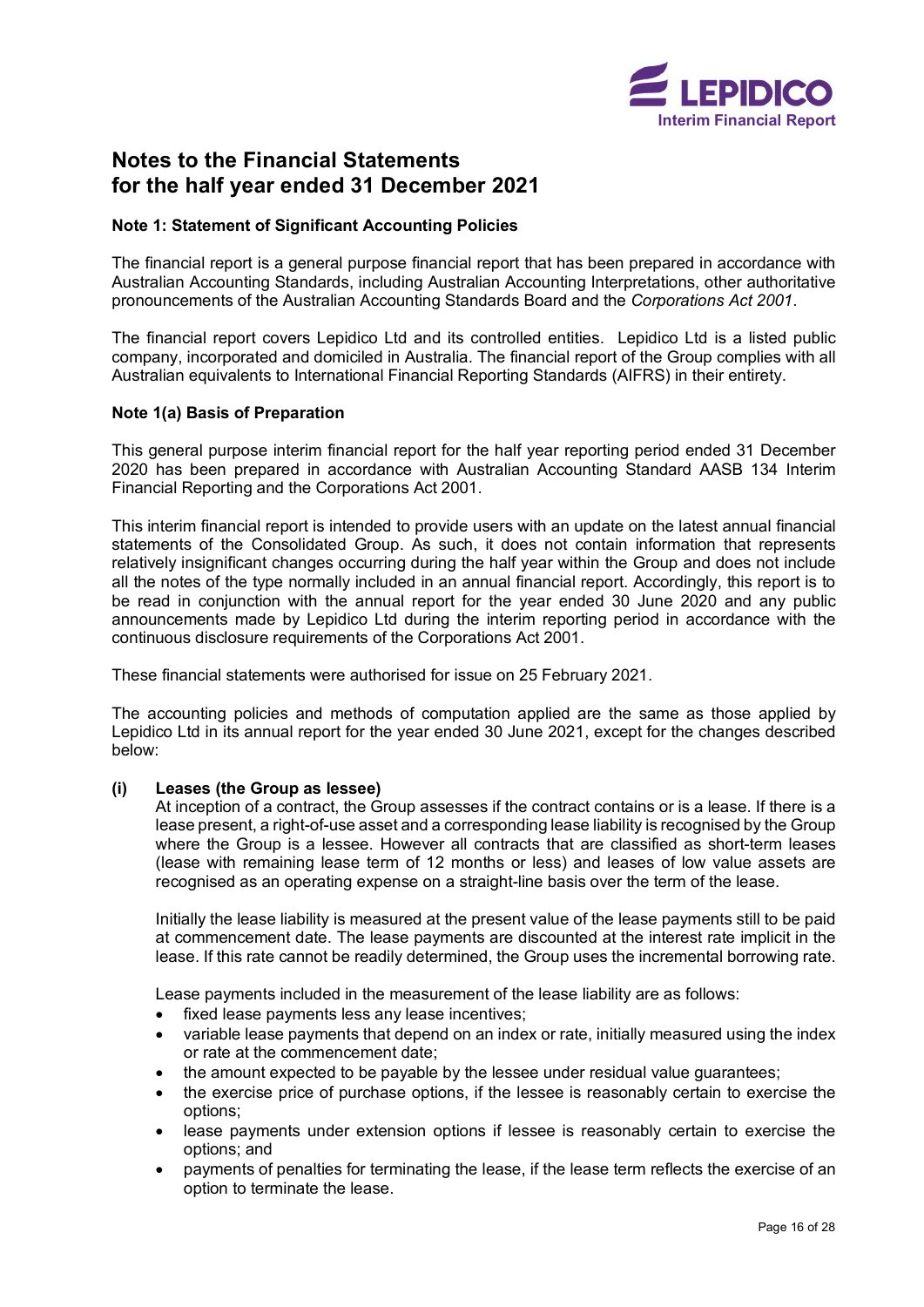

The right-of-use assets comprise the initial measurement of the corresponding lease liability, as mentioned above, any lease payments made at or before the commencement date as well as any initial direct costs. The subsequent measurement of the right-of-use assets is at cost less accumulated depreciation and impairment losses.

Right-of-use assets are depreciated over the lease term or useful life of the underlying asset whichever is the shortest.

The present value of the lease liability is increased by the interest cost and decreased by the lease payment each period over the life of the lease. The Group includes right of use leased assets separately in Property, Plant, Equipment disclosures. All new contracts of the Group are assessed on an ongoing basis to determine if a right of use asset exists and if they require recognition under the requirements of the lease standard.

Where a lease transfers ownership of the underlying asset or the cost of the right-of-use asset reflects that the Group anticipates to exercise a purchase option, the specific asset is depreciated over the useful life of the underlying asset.

### **Note 1(b) New and Amended Standards Adopted by the Group**

None noted.

#### **Note 1(c) Impact of Standards Issued but Not Yet Applied by the Group**

None noted.

#### **Note 1(d) Going Concern**

The financial statements have been prepared on the going concern basis, which contemplates the continuity of normal business activity and the realisation of assets and the settlement of liabilities in the normal course of business. The ability of the Group to continue as a going concern is dependent on the Company being able to continue to raise additional funds as required to meet ongoing exploration and development programs and working capital. Further, the consequences of the COVID-19 pandemic have negatively impacted the global economy and created volatile maket dynamics.

The Group incurred a net loss from operations of \$3,968,886 for the half year to 31 December 2021 and had a net cash outflow from operations of \$2,391,406 for the period. As at 31 December 2021, the Company had net current assets of \$3,229,013.

The financial report has been prepared on a going concern basis which the Directors consider to be appropriate as they believe that the Group will be able to raise additional capital as required based on existing standby equity raising facilities in place and the successful outcome of previous Entitlement Offers. There remains ongoing interest in the Company and the long term outlook for the lithium industry remains robust.

While the Company has been successful in securing financing in the past, there can be no assurance that it will be able to do so in the future. The Company's opinion concerning its ability to secure future financing options is based on currently available information. To the extent that this information proves to be inaccurate, or the COVID-19 pandemic continues for a prolonged period of time and/or impacts capital markets further the future availability of financing may be adversely affected.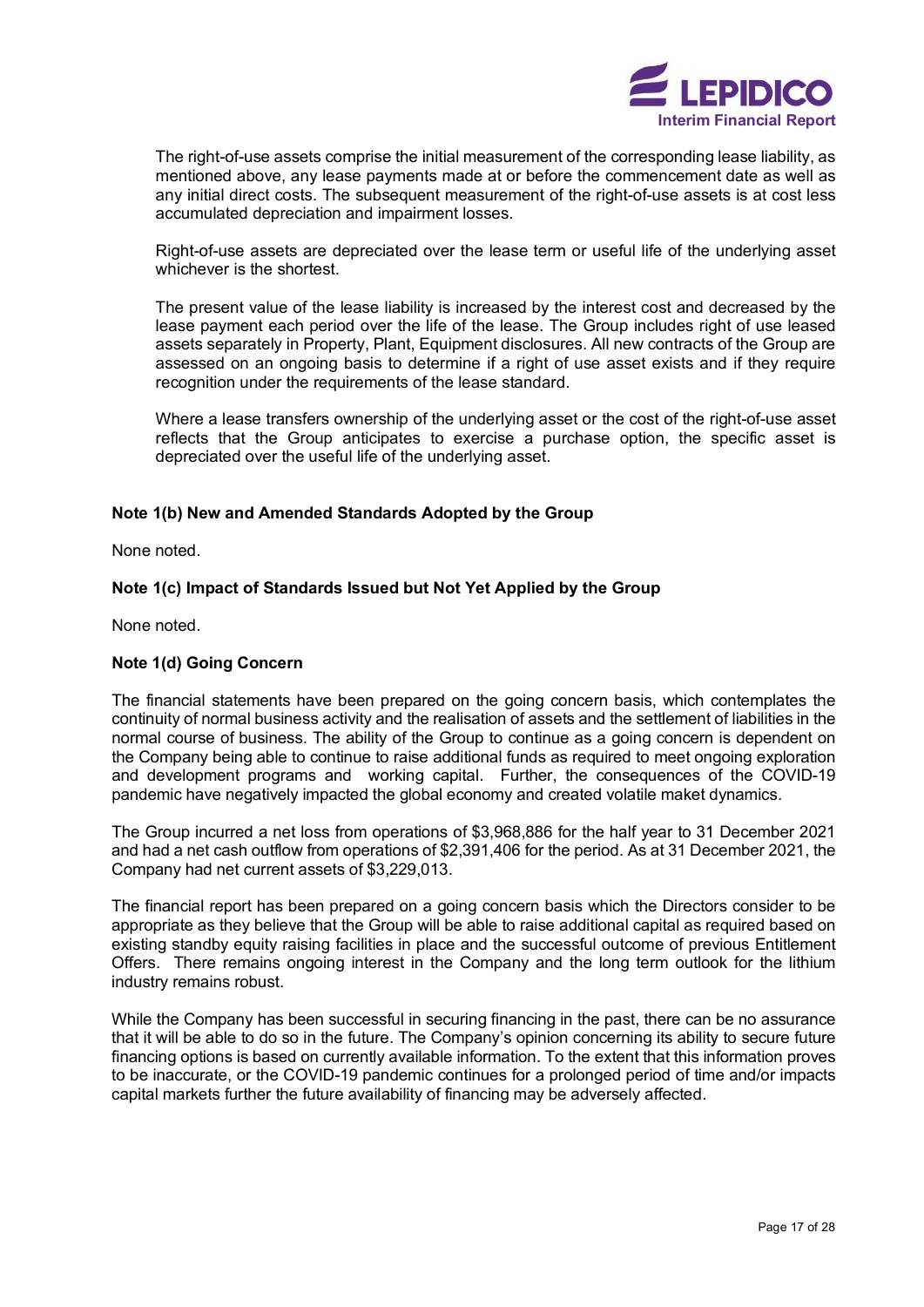

#### **Note 2: Business Combination**

#### **Prior Period**

On 25 November 2020, the Company acquired 100% of the issued capital in Bright Minz Pty Ltd (Bright Minz). Bright Minz holds the LOH-Max<sup>®</sup> process technology. Details of this business combination were included in Note 3 of the Group's annual financial statements for the year ended 30 June 2021.

#### **Note 3: Revenue**

|                                | 31 December<br>2021<br>S | 31 December<br>2020<br>\$ |
|--------------------------------|--------------------------|---------------------------|
| <b>Revenue</b>                 |                          |                           |
| Technology licence fees        |                          | 4,084,027                 |
| <b>Income</b>                  |                          | 4,084,027                 |
| Interest                       | 150                      | 222                       |
| Government assistance programs |                          | 53,421                    |
| Other                          | 44,363                   |                           |
| <b>Other Income</b>            | 44,513                   | 53,643                    |
| <b>Total Revenue</b>           | 44,513                   | 4,137,670                 |

#### **Note 4: Administrative Expenses**

|                                      | 31 December<br>2021 | 31 December<br>2020 |
|--------------------------------------|---------------------|---------------------|
|                                      |                     |                     |
| Office & general                     | 203,499             | 171,396             |
| Professional services                | 368,640             | 314,830             |
| Compliance related                   | 343,923             | 136,672             |
| Travel                               | 37,000              |                     |
| <b>Total Administrative Expenses</b> | 953,062             | 622,898             |

## **Note 5: Income Tax Expense**

|     |                                                       | 31 December<br>2021<br>S | 31 December<br>2020 |
|-----|-------------------------------------------------------|--------------------------|---------------------|
| (a) | The components of tax benefit/(expense) comprise:     |                          |                     |
|     | Current tax                                           |                          |                     |
|     | Deferred tax                                          | 111,930                  | 151,218             |
|     | Income tax benefit/(expense) reported in statement of |                          |                     |
|     | comprehensive income                                  | 111,930                  | 151,218             |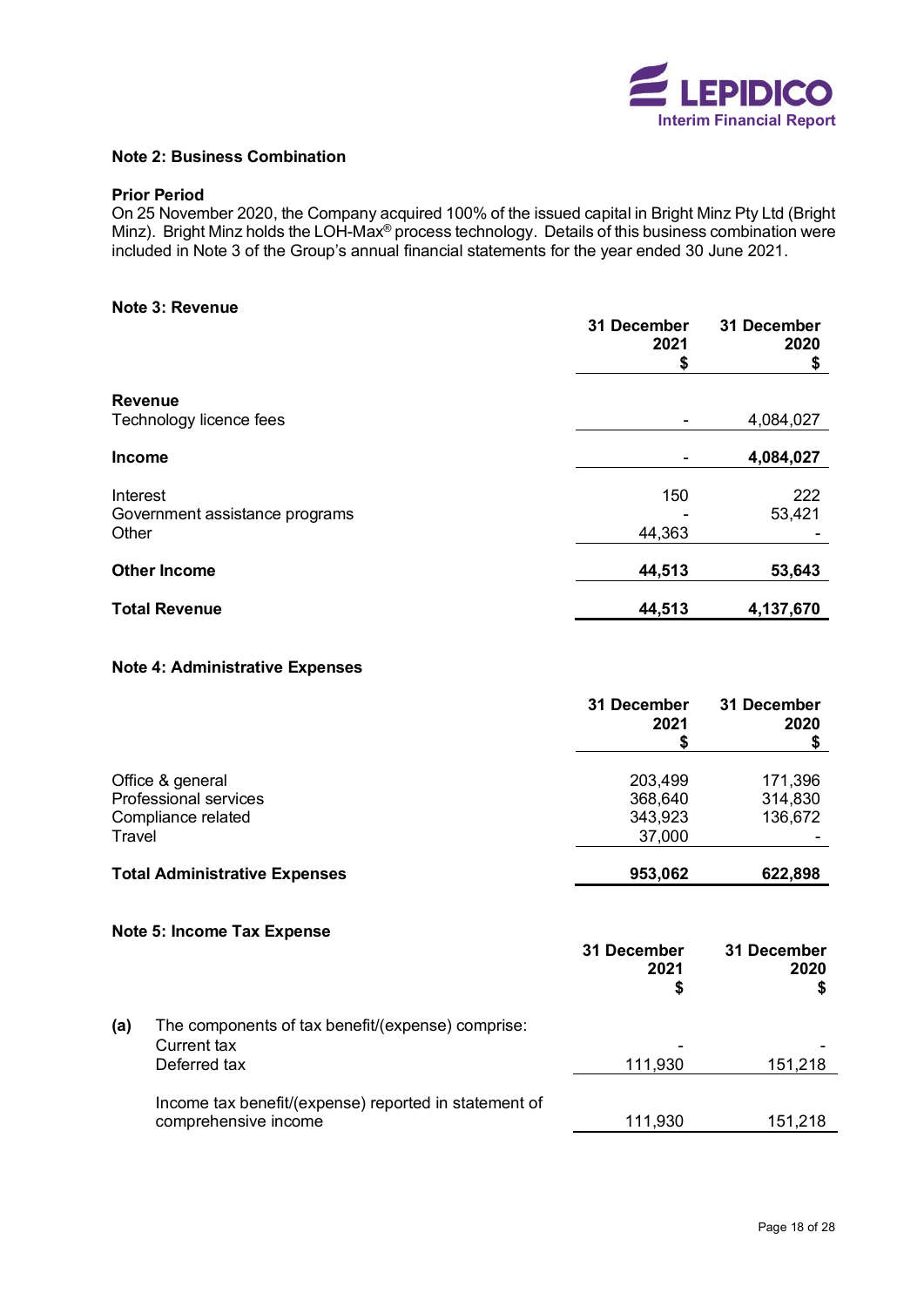

|     | Note 5: Income Tax Expense (continued)                                                                                                                                             | 31 December<br>2021<br>\$                                       | 31 December<br>2020<br>\$                                       |
|-----|------------------------------------------------------------------------------------------------------------------------------------------------------------------------------------|-----------------------------------------------------------------|-----------------------------------------------------------------|
| (b) | Movement recognised in equity:                                                                                                                                                     |                                                                 |                                                                 |
|     | Foreign exchange movement recognised in equity                                                                                                                                     | 471,874                                                         |                                                                 |
| (c) | The prima facie tax benefit/(expense) on profit/(loss) from ordinary activities before income tax<br>is reconciled to the income tax as follows:                                   |                                                                 |                                                                 |
|     | Prima facie tax benefit/(expense) on profit/(loss) from<br>ordinary activities before income tax at 30% (2020:30%)                                                                 | 1,224,245                                                       | (520, 554)                                                      |
|     | Adjust for tax effect of:<br>- Share based payments<br>- Foreign expenditure<br>Deferred tax balances not recognised<br>Foreign tax rate differential<br>Other non-allowable items | (546, 750)<br>(627, 919)<br>26,413<br>35,941                    | (101, 250)<br>(32, 871)<br>731,969<br>30,244<br>43,680          |
|     | Income tax benefit/(expense) reported in statement of<br>comprehensive income                                                                                                      | 111,930                                                         | 151,218                                                         |
| (d) | Deferred tax recognised:                                                                                                                                                           |                                                                 |                                                                 |
|     | <b>Deferred Tax Liabilities:</b><br>Karibib assets<br><b>Exploration expenditure</b><br>L-Max <sup>®</sup> Technology<br>L-Max <sup>®</sup> Pilot Plant<br>Other                   | (2,627,265)<br>(4,245)<br>(356, 263)<br>(954, 997)<br>(40, 860) | (3,462,581)<br>(4,245)<br>(248, 698)<br>(724, 437)<br>(28, 371) |
|     | <b>Deferred Tax Assets:</b><br>Carry forward revenue losses                                                                                                                        | 1,356,365                                                       | 1,005,751                                                       |
|     | Net deferred tax                                                                                                                                                                   | (2,627,265)                                                     | (3,462,581)                                                     |
| (e) | Unrecognised deferred tax assets:                                                                                                                                                  |                                                                 |                                                                 |
|     | Carry forward revenue losses<br>Carry forward capital losses<br>Capital raising and other costs<br>L-Max Licence<br><b>Bright Minz</b><br>Provision and accruals                   | 10,146,404<br>206,666<br>21,826<br>2,520<br>23,974              | 8,625,522<br>293,087<br>297,187<br>21,826<br>18,676             |
|     |                                                                                                                                                                                    | 10,401,390                                                      | 9,256,298                                                       |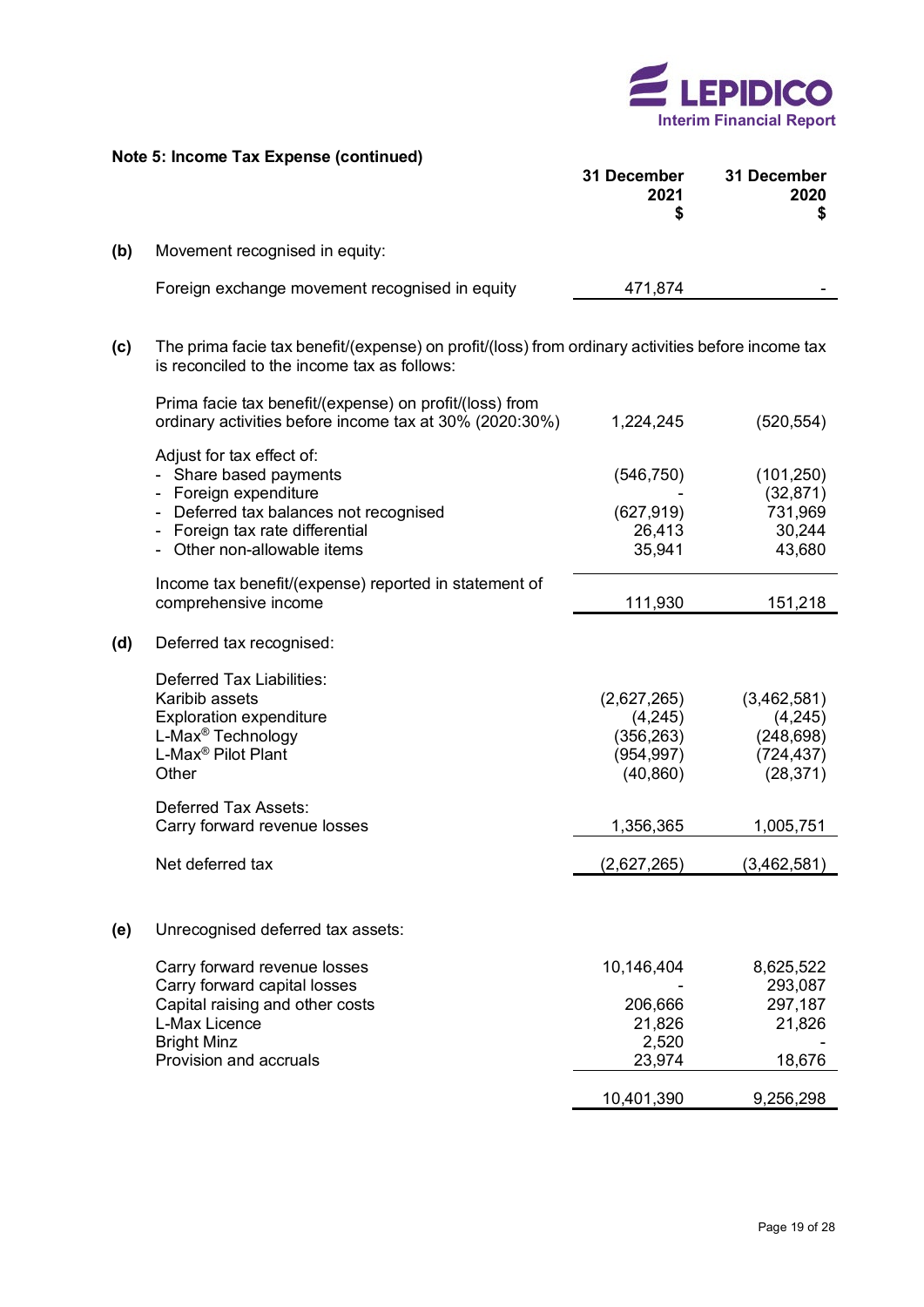

#### **Note 5: Income Tax Expense (continued)**

### **(f) Tax consolidation:**

Lepidico Ltd and its wholly owned Australian resident subsidiaries formed a tax consolidated group with effect from 1 July 2014. Lepidico Ltd is the head entity of the tax consolidated group.

The tax benefits of the above Deferred Tax Assets will only be obtained if:

- a) the Company derives future assessable income of a nature and of an amount sufficient to enable the benefits to be utilised;
- b) the Company continues to comply with the conditions for deductibility imposed by law; and
- c) no changes in income tax legislation adversely affect the company in utilising the benefits.

## **Note 6: Property, Plant and Equipment**

|                                                   | <b>Buildings &amp;</b><br>Infrastructure | Furniture,<br><b>Fittings &amp;</b><br><b>Equipment</b> | <b>Motor</b><br><b>Vehicles</b> | <b>Assets</b><br>under<br><b>Construction</b> | <b>Right of</b><br><b>Use</b><br><b>Asset</b> | <b>Total</b>           |
|---------------------------------------------------|------------------------------------------|---------------------------------------------------------|---------------------------------|-----------------------------------------------|-----------------------------------------------|------------------------|
|                                                   | \$                                       | \$                                                      | \$                              | \$                                            | \$                                            | \$                     |
| Cost<br>At 1 July 2020                            | 1,741,511                                | 266,067                                                 | 215,359                         | 2,392,807                                     |                                               | 4,615,744              |
| <b>Additions</b><br><b>Disposals</b>              |                                          | 92,283<br>(23, 821)                                     |                                 |                                               |                                               | 92,283<br>(23, 821)    |
| Impact of foreign exchange                        |                                          | (543)                                                   |                                 |                                               |                                               | (543)                  |
| At 30 June 2021                                   | 1,741,511                                | 333,986                                                 | 215,359                         | 2,392,807                                     |                                               | 4,683,663              |
| <b>Additions</b>                                  | 19,006                                   | 55,466                                                  | 3,598                           |                                               | 6,650,844                                     | 6,728,914              |
| <b>Disposals</b><br>Impact of foreign exchange    |                                          | (42, 848)<br>(2, 122)                                   |                                 | (2, 392, 807)                                 | 84                                            | (2,435,655)<br>(2,038) |
| At 31 December 2021                               | 1,760,517                                | 344,482                                                 | 218,957                         |                                               | 6,650,928                                     | 8,974,884              |
| <b>Accumulated Depreciation</b><br>At 1 July 2020 | 130,510                                  | 124,843                                                 | 63,954                          | 2,392,807                                     |                                               | 2,712,114              |
| Depreciation<br><b>Disposals</b>                  | 135,636                                  | 76,761<br>(23, 821)                                     | 66,466                          |                                               |                                               | 278,863<br>(23, 821)   |
| Impact of foreign exchange                        | 23,684                                   | 12,134                                                  | 11,608                          |                                               |                                               | 47,426                 |
| At 30 June 2021                                   | 289,830                                  | 189,917                                                 | 142,028                         | 2,392,807                                     |                                               | 3,014,582              |
| Depreciation<br><b>Disposals</b>                  | 71,094                                   | 24,288<br>(2,488)                                       | 20,530                          | (2,392,807)                                   | 61,031                                        | 176,943<br>(2,395,295) |
| Impact of foreign exchange                        | (24, 469)                                | (11, 147)                                               | (11, 274)                       |                                               | 450                                           | (46, 440)              |
| At 31 December 2021                               | 336,455                                  | 200,570                                                 | 151,284                         |                                               | 61,481                                        | 749,790                |
| <b>Net Book Value</b>                             |                                          |                                                         |                                 |                                               |                                               |                        |
| At 30 June 2021                                   | 1,451,681                                | 144,069                                                 | 73,331                          |                                               |                                               | 1,669,081              |
| At 31 December 2021                               | 1,424,062                                | 143,912                                                 | 67,673                          |                                               | 6,589,447                                     | 8,225,094              |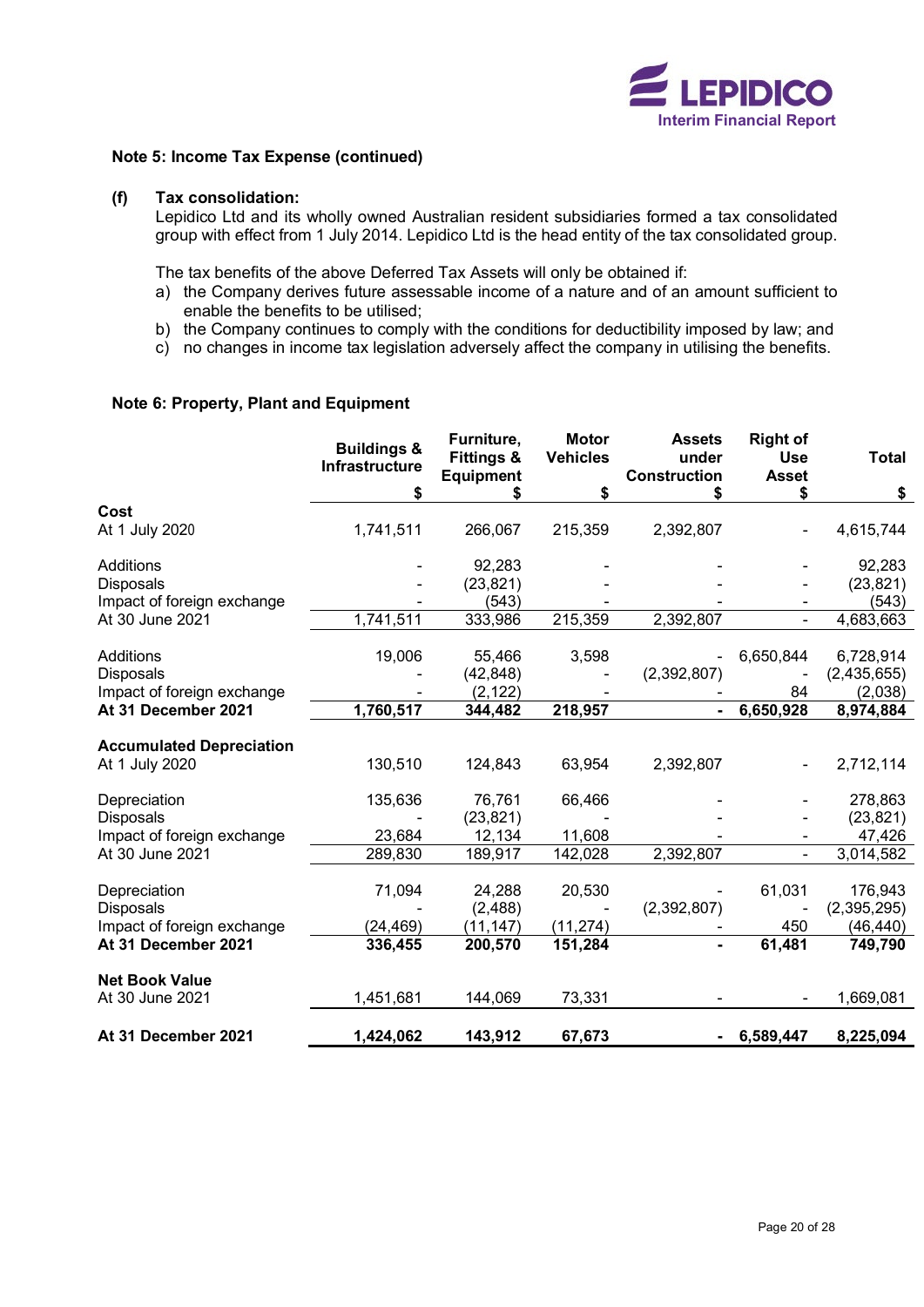

### **Note 7: Exploration and Evaluation Expenditure**

|                                | 31 December<br>2021 | 30 June<br>2021 |  |
|--------------------------------|---------------------|-----------------|--|
| <b>Exploration expenditure</b> | 45,138,766          | 43,986,682      |  |

The recoverability of the carrying amount of exploration assets is dependent on the successful development and commercial exploitation or sale of the respective mining permits. Amortisation of the costs carried forward for the development phase is not being charged pending the commencement of production. The impairment of exploration expenditure represents projects that the company is no longer pursuing.

| Reconciliation of movements during the period:                                                                                                                   | 6 months<br>ended<br>31 December<br>2021<br>Φ | 12 months<br>ended<br>30 June<br>2021<br>\$ |
|------------------------------------------------------------------------------------------------------------------------------------------------------------------|-----------------------------------------------|---------------------------------------------|
| Balance at the beginning of period<br>Exploration and evaluation costs capitalised<br>Exploration and evaluation costs written off<br>Impact of foreign exchange | 43,986,682<br>1,357,807<br>(205,723)          | 42,725,634<br>1,054,639<br>(408)<br>206,817 |
| Balance at the end of the period                                                                                                                                 | 45,138,766                                    | 43,986,682                                  |

#### **Note 8: Intangible asset**

|                                  | 31 December<br>2021<br>\$ | 30 June<br>2021<br>\$ |
|----------------------------------|---------------------------|-----------------------|
| L-Max <sup>®</sup> Technology    | 26,704,502                | 24,055,934            |
| S-Max <sup>®</sup> Technology    | 149,017                   | 149,017               |
| LOH-Max <sup>®</sup> Technology  | 484,770                   | 426,105               |
| Balance at the end of the period | 27,338,289                | 24,631,056            |

The recoverability of the carrying amounts of the L-Max®, S-Max® and LOH-Max® Technology is dependent on either its successful development and commercial exploitation or the sale of the assets.

Capitalised development costs will be amortised over their expected useful life of the intangible asset once full commercialisation or production commences.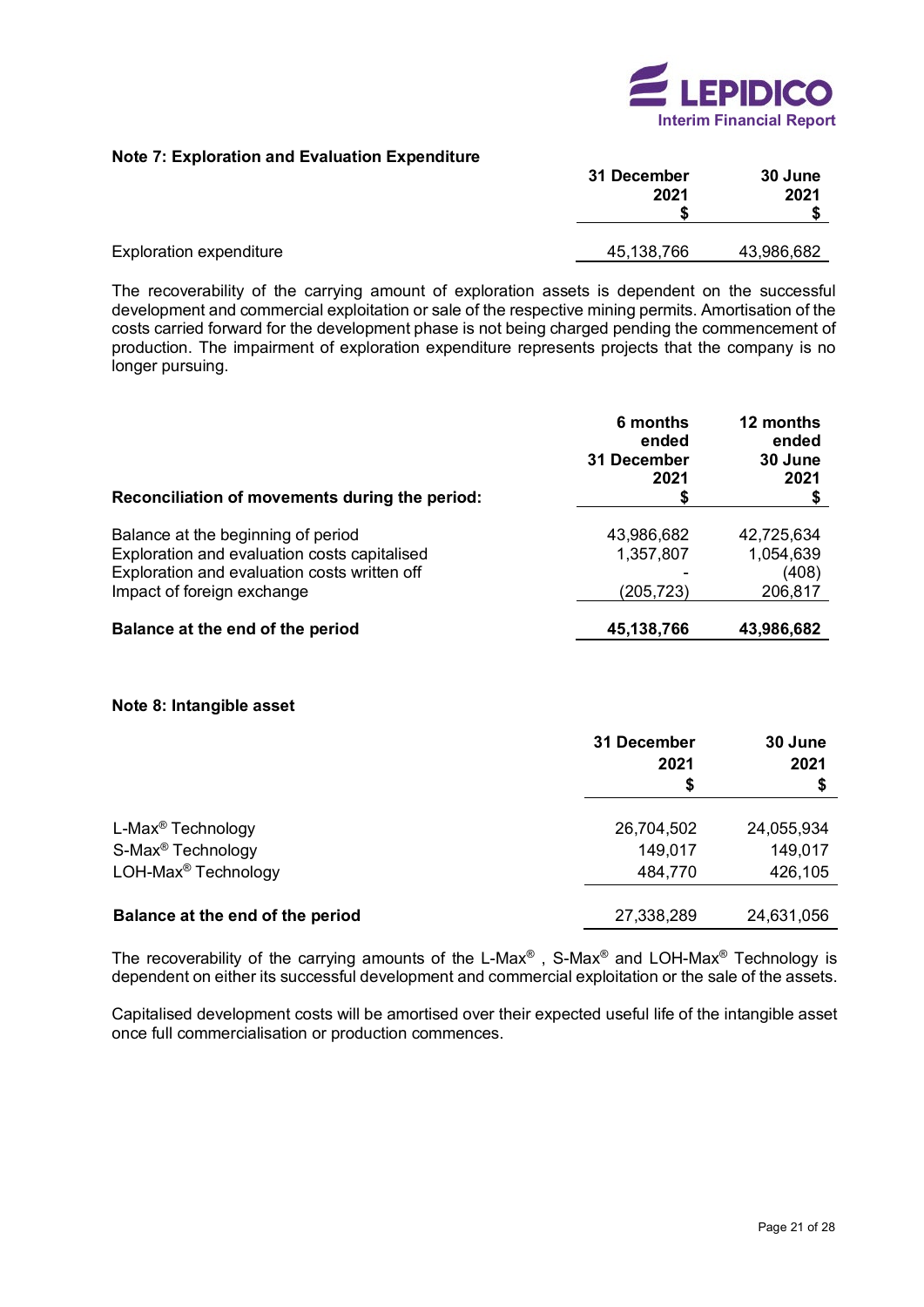

# **Note 8: Intangible asset (continued)**

|                                                         | 6 months<br>ended<br>31 December | 12 months<br>ended<br>30 June |
|---------------------------------------------------------|----------------------------------|-------------------------------|
|                                                         | 2021                             | 2021                          |
| Reconciliation of movements during the period:          | \$                               | \$                            |
| Balance at the beginning of period                      | 24,631,056                       | 23,870,434                    |
| Development costs capitalised                           | 2,702,675                        | 774,687                       |
| Technology acquired                                     |                                  | 10,000                        |
| Research and Development Tax Credit received/receivable |                                  | (24, 519)                     |
| Impact of foreign exchange                              | 4,558                            | 454                           |
| Balance at the end of the period                        | 27,338,289                       | 24,631,056                    |
| <b>Note 9: Provisions</b>                               |                                  |                               |
|                                                         | 31 December<br>2021<br>\$        | 30 June<br>2021<br>\$         |
| <b>Current</b>                                          |                                  |                               |
| <b>Employee provisions</b>                              | 136,197                          | 140,105                       |
| <b>Total Current Provisions</b>                         | 136,197                          | 140,105                       |
| <b>Non-Current</b>                                      |                                  |                               |
| Make good provision (KIZAD)                             | 573,088                          |                               |
| <b>Total Non-Current Provisions</b>                     | 573,088                          |                               |
| <b>Total Provisions</b>                                 | 709,285                          | 140.105                       |
|                                                         |                                  |                               |

| Reconciliation of movements during the period: | <b>Make Good</b> | <b>Employee</b> |
|------------------------------------------------|------------------|-----------------|
| Balance at the beginning of period             |                  | 140,105         |
| <b>Additional provisions</b>                   | 562,753          | 57,516          |
| <b>Provisions used</b>                         |                  | (61, 365)       |
| Unwinding of discount                          | 10,258           |                 |
| Impact of foreign exchange                     |                  | (59)            |
| Balance at the end of the period               | 573,088          | 136,197         |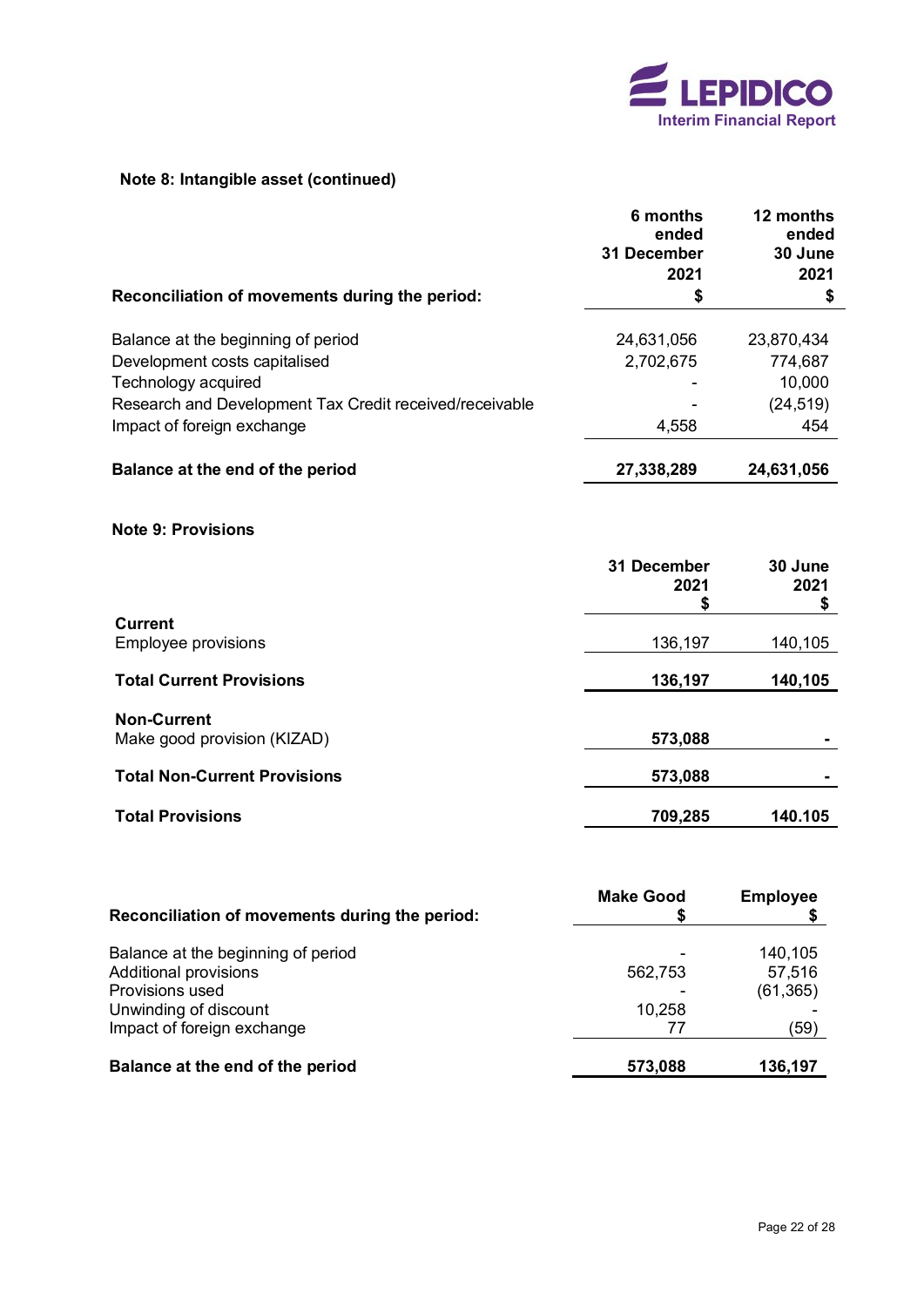

#### **Note 10: Deferred Revenue**

Deferred revenue of \$6,276,303 (US\$4,558,272) represents a payment from Jiangxi Jinhui Lithium Co Ltd (Jinhui), a private Chinese corporation under an offtake agreement dated 6 November 2017 and subsequently amended on 13 February 2018 (the Jinhui Lithium Offtake Agreement) which provides for the sale of mineralised material located in certain stockpiles at the Karibib project in Namibia.

The deferred revenue is classified as deferred revenue as the payment is no longer refundable and will amortise against any future shipments of the stockpile material.

The term of the Jinhui Lithium Offtake Agreement began on 16 November 2017 and ends on the earlier of:-

- (i) 60 months following such date; and
- $(iii)$  the date that is 15 business days after all concentrate produced from the stockpiled material has been loaded on to the vessel nominated by Jinhui; and has been paid for by Jinhui.

| Reconciliation of movements during the period:                   | 6 months<br>ended<br>31 December<br>2021<br>S | 12 months<br>ended<br>30 June<br>2021 |
|------------------------------------------------------------------|-----------------------------------------------|---------------------------------------|
| Balance at the beginning of period<br>Impact of foreign exchange | 6,071,577<br>204,726                          | 6,629,144<br>(557,567)                |
| Balance at the end of the period                                 | 6,276,303                                     | 6,071,577                             |

#### **Note 11: Lease Liability**

|                 | 31 December<br>2021 |   |
|-----------------|---------------------|---|
| Lease Liability | 6,204,172           | - |

During the period the Group entered into the Musataha lease agreement with Abu Dhabi Ports securing the 57,000m<sup>2</sup> site for the Phase 1 chemical plant for an initial term of 25 years.

|                                                                     | 6 months<br>ended<br>31 December<br>2021 | 12 months<br>ended<br>30 June<br>2021 |  |
|---------------------------------------------------------------------|------------------------------------------|---------------------------------------|--|
| Reconciliation of movements during the period:                      | 5                                        |                                       |  |
| Balance at the beginning of period<br>Additions<br>Interest expense | 6,088,091<br>115,234                     |                                       |  |
| Impact of foreign exchange                                          | 847                                      |                                       |  |
| Balance at the end of the period                                    | 6,204,172                                |                                       |  |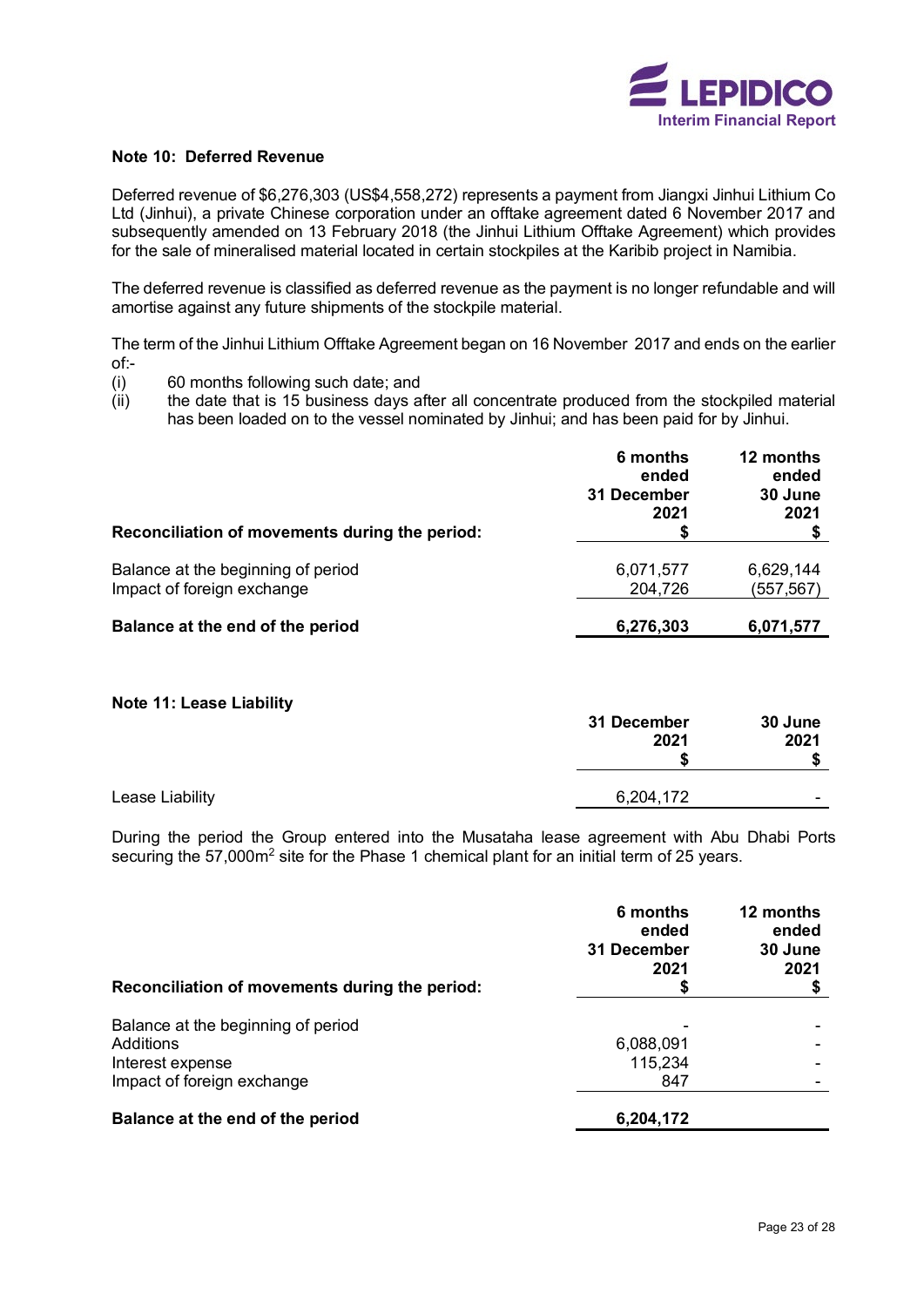

#### **Note 12: Share Based Payments**

During the period the Company made the following share based payments:

#### **Related Party Options**

On 18 November 2021, the Company issued a total of 67,500,000 options to directors and employees under the Company's Share Option Plan. The option exercise price was set at \$0.072 per share, being a 50% premium to the closing price on the day immediately preceding the issue.

### **Note 13: Segment reporting**

# **Reportable Segments**

The Group operates two reportable segments, being mineral exploration and development of its technologies that includes L-Max® , LOH-Max® and S-Max®, which reflects the structure used by the Group's management to assess the performance of the Group.

|                                                        | <b>Mineral</b><br><b>Exploration</b> | <b>Technology</b> | Corporate &<br><b>Unallocated</b><br>items | <b>Total</b> |
|--------------------------------------------------------|--------------------------------------|-------------------|--------------------------------------------|--------------|
|                                                        | \$                                   | \$                | \$                                         | \$           |
| Segment performance for<br>(i)<br>the Half year ended: |                                      |                   |                                            |              |
| 31 December 2021                                       |                                      |                   |                                            |              |
| Revenue                                                | 6,621                                |                   | 37,892                                     | 44,513       |
| Total Profit/(Loss) before tax                         | (104, 308)                           | (510,683)         | (3,465,825)                                | (4,080,816)  |
|                                                        |                                      |                   |                                            |              |
| 31 December 2020                                       |                                      |                   |                                            |              |
| Revenue                                                |                                      | 4,084,027         | 53,643                                     | 4,137,670    |
|                                                        |                                      |                   |                                            |              |
| Total Profit/(Loss) before tax                         |                                      | 4,017,479         | (2,282,299)                                | 1,735,180    |
| (ii) Segment assets                                    |                                      |                   |                                            |              |
| As at 31 December 2021                                 | 46,800,470                           | 33,952,172        | 10,738,613                                 | 91,491,255   |
|                                                        |                                      |                   |                                            |              |
| As at 30 June 2021                                     | 45,607,272                           | 24,655,575        | 15,077,267                                 | 85,340,114   |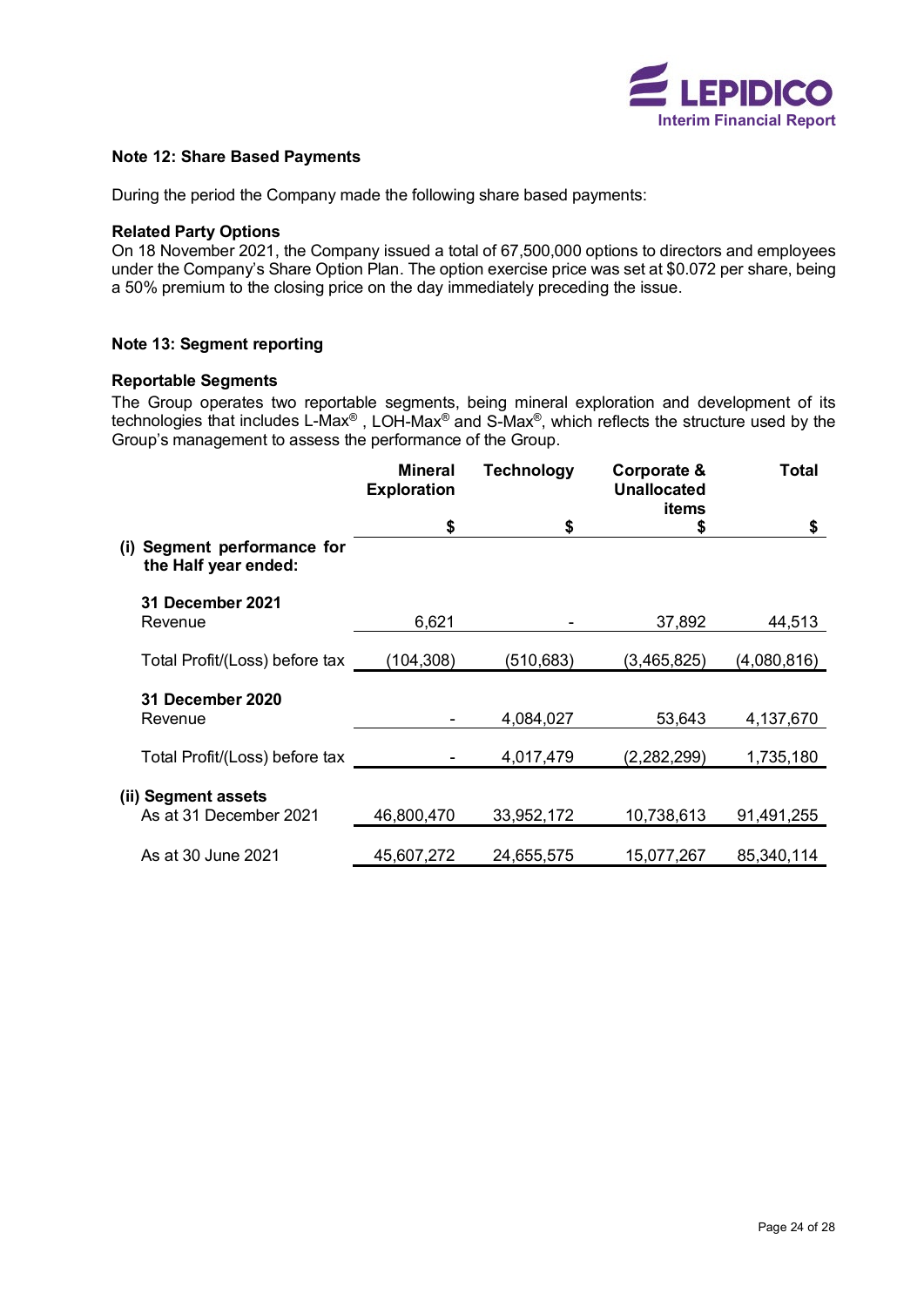

## **Note 13: Segment reporting (continued)**

#### **Geographical Information**

|                                                     | <b>Australia</b><br>S | <b>Africa</b><br>S | Canada<br>S | <b>UAE</b><br>S | <b>Europe</b><br>5 | Total<br>\$ |
|-----------------------------------------------------|-----------------------|--------------------|-------------|-----------------|--------------------|-------------|
| (i) Segment performance for the<br>Half year ended: |                       |                    |             |                 |                    |             |
| 31 December 2021<br>Revenue                         | 43                    | 6,621              | 37.849      |                 |                    | 44,513      |
| Total Profit/(Loss) before tax                      | (2,786,974)           | (252,938)          | (377,749)   | (261, 381)      | (401, 774)         | (4,080,816) |
| 31 December 2020<br>Revenue                         | 4,137,670             |                    |             |                 |                    | 4,137,670   |
| Total Profit/(Loss) before tax                      | 3,039,091             | (313,077)          | (789, 972)  | (17,999)        | (182, 863)         | 1,735,180   |
| (ii) Segment assets<br>As at 31 December 2021       | 36,329,799            | 46,955,363         | 340,192     | 7,865,901       |                    | 91,491,255  |
| As at 30 June 2021                                  | 38.361.367            | 46.719.272         | 110.814     | 135.824         | 12.837             | 85.340.114  |

#### **Note 14: Commitments**

#### **Exploration lease commitments**

The Group must meet the following tenement expenditure commitments to maintain them in good standing until they are farmed out, sold, reduced, relinquished, exemptions from expenditure are applied or are otherwise disposed of.

These commitments, net of farm outs, are not provided for in the financial statements and are:

|                                         | 31 December<br>2021 | 30 June<br>2021 |
|-----------------------------------------|---------------------|-----------------|
| Not later than one year                 | 2,943,436           | 324,361         |
| After one year but less than five years | 5,373,744           | 484,453         |
|                                         | 8,317,180           | 808,814         |

#### **Note 15: Contingent Liabilities and Contingent Assets**

There are no contingent liabilities as at 31 December 2021.

#### **Note 16: Subsequent Events**

#### **Controlled Placement Facility**

Subsequent to the end of the quarter, the Company agreed with Acuity Capital to extend the expiry date of its Controlled Placement Agreement ("CPA") to 31 January 2024.

The CPA was initially established with an expiry date of 31 January 2021.

There is no requirement on Lepidico to utilise the CPA and there were no fees or costs associated with the extension of the CPA. Further, no additional security in the form of shares has been provided or is required in relation to the CPA extension.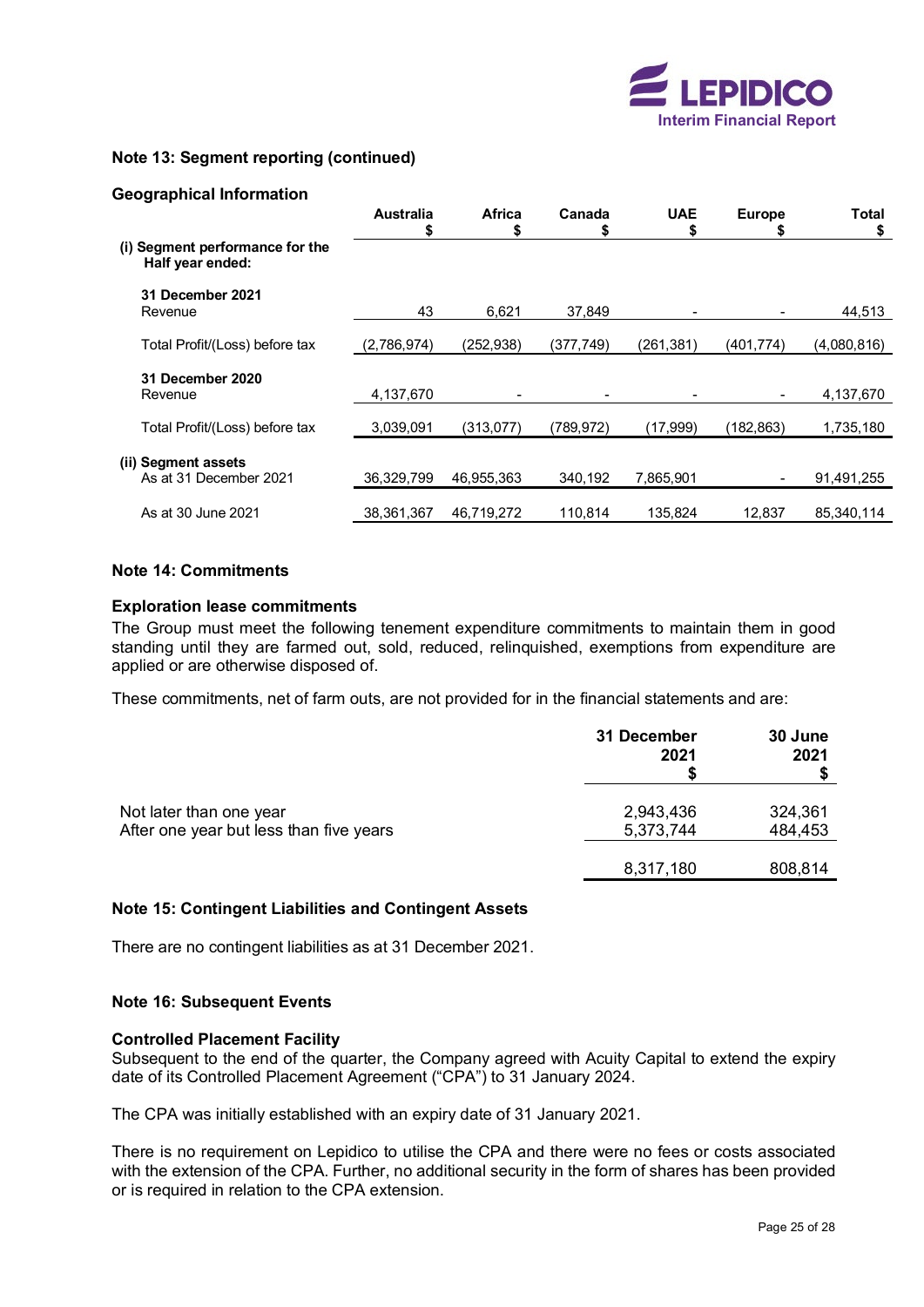

# <span id="page-27-0"></span>**Directors' Declaration**

In accordance with a resolution of the directors of Lepidico Ltd, the directors of the Company declare that:

- 1. The financial statements and notes, as set out on pages 12 to 25 are in accordance with the Corporations Act 2001, including:
	- a. complying with Accounting Standard AASB 134: Interim Financial Reporting; and
	- b. giving a true and fair view of the consolidated entity's financial position as at 31 December 2021 and of its performance for the half-year ended on that date.
- 2. In the directors' opinion there are reasonable grounds to believe that the Company will be able to pay its debts as and when they become due and payable.

 $L_y$ 

Joe Walsh Managing Director

Dated this 25<sup>th</sup> day of February 2022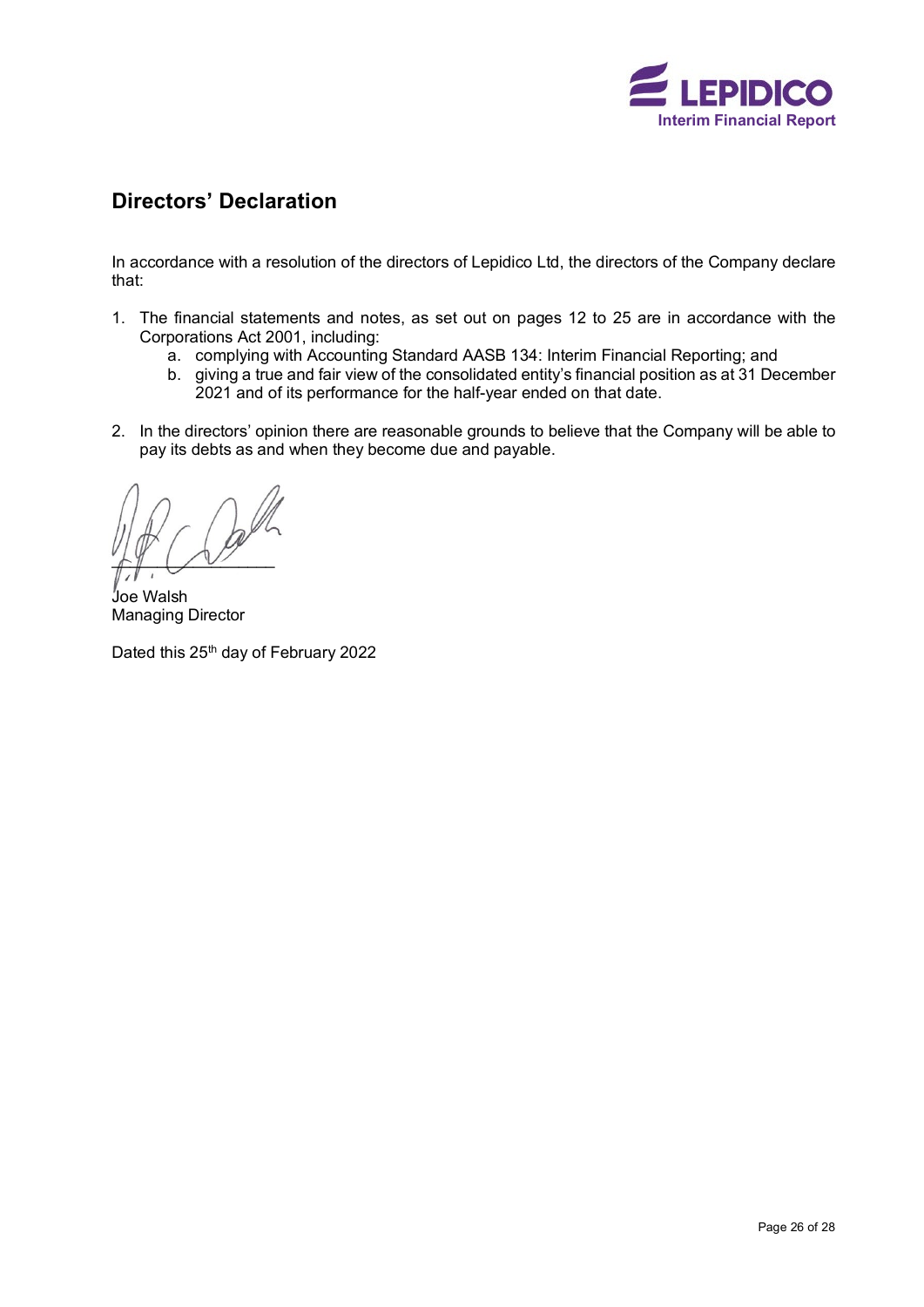

### **INDEPENDENT AUDITOR'S REVIEW REPORT TO THE MEMBERS OF LEPIDICO LIMITED**

#### **Report on the Half-Year Financial Report**

#### **Conclusion**

We have reviewed the accompanying half-year financial report of Lepidico Limited (the company) and its controlled entities (the consolidated entity or group), which comprises the consolidated statement of financial position as at 31 December 2021, the consolidated statement of comprehensive income, consolidated statement of changes in equity, the consolidated statement of cash flows for the half-year ended on that date, notes comprising a summary of significant accounting policies and other explanatory information and the directors' declaration.

Based on our review, which is not an audit, we have not become aware of any matter that makes us believe that the half-year financial report of the company is not in accordance with the *Corporations Act 2001*, including:

- giving a true and fair view of the consolidated entity's financial position as at i. 31 December 2021 and of its performance for the half-year ended on that date; and
- ii. complying with Accounting Standard *AASB 134: Interim Financial Reporting and the Corporations Regulations 2001*.

### **Basis for Conclusion**

We conducted our review in accordance with Auditing Standards on Review Engagements *ASRE 2410: Review of a Financial Report Performed by the Independent Auditor of the Entity.* Our responsibilities are further described in the *Auditor's Responsibilities for the Review of the Financial Report* section of our report. We are independent of the Company in accordance with the ethical requirements of the Accounting Professional and Ethical Standards Board's APES 110 *Code of Ethics for Professional Accountants (including Independence Standards)* (the Code) that are relevant to our audit of the annual financial report in Australia. We have also fulfilled our other ethical responsibilities in accordance with the Code.

We confirm that the independence declaration required by the *Corporations Act 2001* which has been given to the directors of the Company, would be in the same terms if given to the directors as at the time of this auditor's review report.

#### **Responsibility of the Directors for the Half-Year Financial Report**

The directors of the Company are responsible for the preparation of the half-year financial report that gives a true and fair view in accordance with Australian Accounting Standards (including Australian Accounting Interpretations) and the *Corporations Act* 2001 and for such internal control as the directors determine is necessary to enable the preparation of the half-year financial report that is free from material misstatement, whether due to fraud or error.

#### **Moore Australia Audit (WA)**

Level 15, Exchange Tower, 2 The Esplanade, Perth, WA 6000 PO Box 5785, St Georges Terrace, WA 6831

T +61 8 9225 5355 F +61 8 9225 6181 **www.moore-australia.com.au**